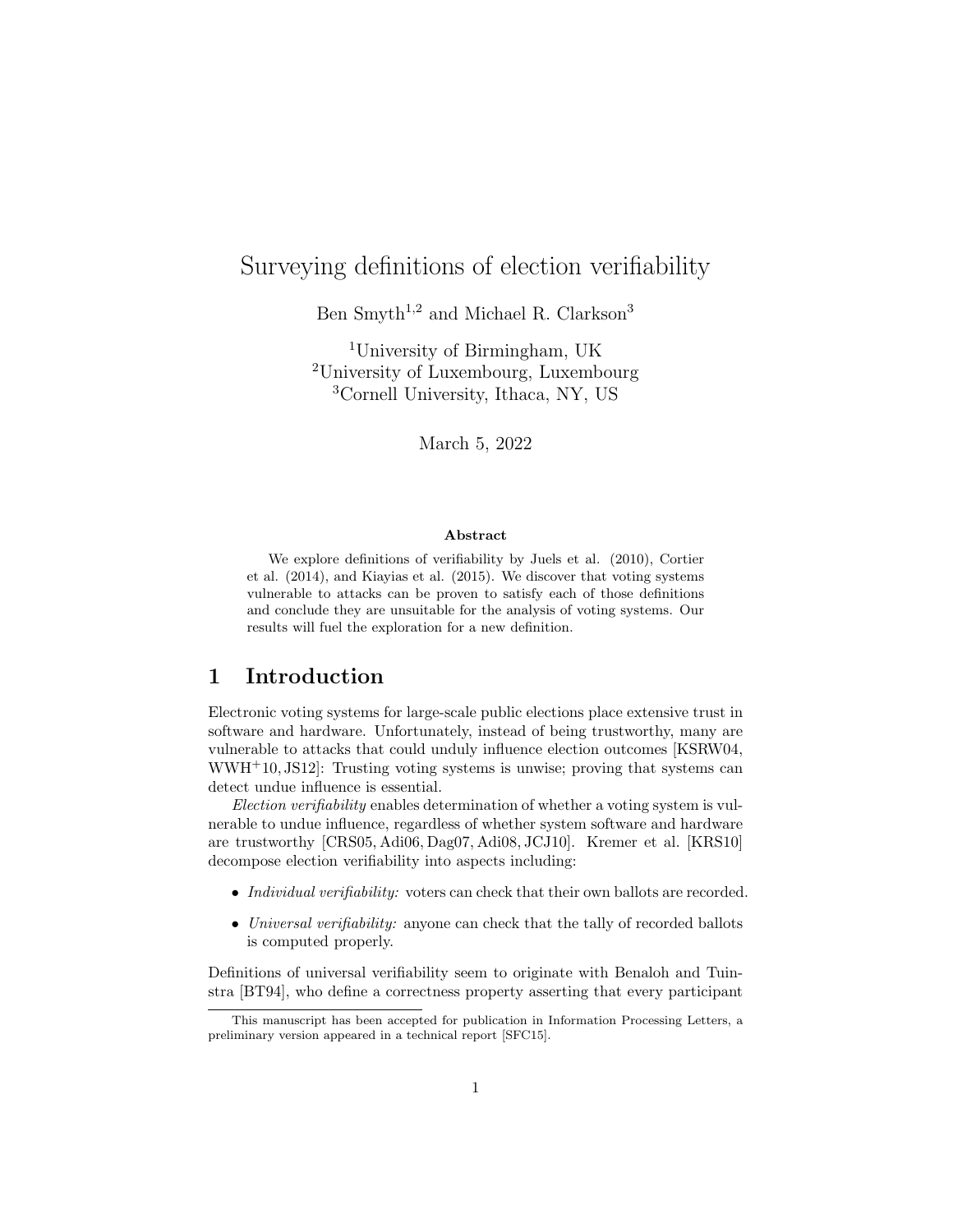is convinced that the tally is accurate with respect to votes cast, and with Cohen and Fischer [CF85], who define verifiability to mean that there exists a function that accepts the announced tally if and only if the announced tally corresponds to cast votes.

Juels et al. [JCJ10, §3] define properties they name correctness and ver*ifiability* to formalize election verifiability (we rename those properties  $JCJ$ correctness and JCJ-verifiability to avoid ambiguity), Cortier et al. [CGGI14] directly formulate definitions of individual and universal verifiability, and Kiayias et al. [KZZ15] define a property they name  $E2E$  verifiability (E2E abbreviates "end-to-end") to formalize individual and universal verifiability. We explore those definitions.

Contribution. We prove that definitions by Juels et al. and Cortier et al. do not detect new classes of collusion, biasing and malicious-key attacks. We also identify the definition by Kiayias et al. as not detecting some biasing attacks.

- Collusion attacks. A voting system's tallying and verification algorithms might be designed such that they collude to accept illegitimate tallies. Examples of collusion attacks include vote stuffing, and announcing tallies that are independent of the election.
- Biasing attacks. A voting system's verification algorithm might be designed to reject some legitimate tallies. Examples of biasing attacks include rejecting tallies in which a particular candidate does not win, and rejecting all tallies, even correct ones.
- Malicious key attacks. A voting system's verification algorithm might be designed to accept some illegitimate tallies or reject some legitimate ones, in the presence of a maliciously generated key. Examples of malicious key attacks include accepting or rejecting all tallies, regardless of their legitimacy.

In complimentary work, Smyth [Smy20] shows insecure voting systems can be proven to satisfy global verifiability, an alternative, holistic notion of verifiability. Together, these works demonstrate the need for a new verifiability definition.

Our results are presented in the context of centralised, public-key based voting systems comprising of (at least) the following four steps: First, a tallier generates a key pair  $PK_{\mathcal{T}}$ ,  $SK_{\mathcal{T}}$ . Secondly, each voter constructs and casts a ballot b for their vote  $\beta$ . These ballots are recorded on a bulletin board BB. Thirdly, the tallier tallies the ballots recorded on the bulletin board, to derive tally  $X$  and proof  $P$  of correct tallying. Finally, voters and other interested parties verify the election to determine whether that tally corresponds to votes expressed by recorded ballots. Algorithms Setup, Vote, Tally, and Verify may be used in those steps.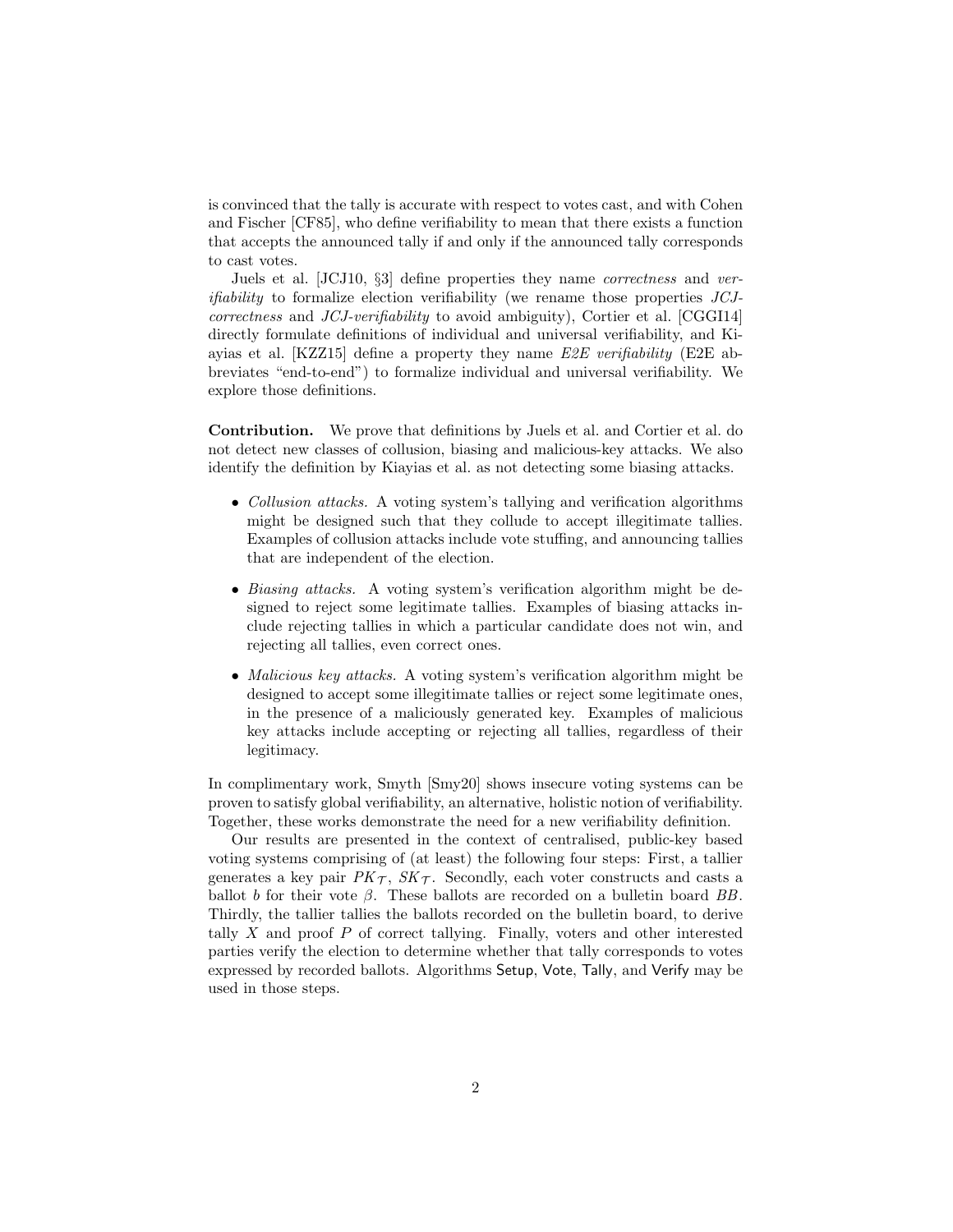## 2 Collusion attacks

Two examples of collusion attacks as follows:

- Vote stuffing. Tally behaves normally, but adds  $\kappa$  votes for candidate  $\beta$ . Verify subtracts  $\kappa$  votes from  $\beta$ , then proceeds with verification as normal. Elections thus verify as normal, except that candidate  $\beta$  receives extra votes.
- Backdoor tally replacement. Tally and Verify behave normally, unless a backdoor value is posted on the bulletin board. For example, if  $(SK_{\mathcal{T}}, X^*)$ appears on the board, then Tally and Verify both ignore the correct tally and instead replace it with tally  $X^*$ . The tallier's private key  $SK_{\mathcal{T}}$  is the backdoor here, it cannot appear on the bulletin board (except with negligible probability) unless the tallier is malicious.

Intuitively, vote stuffing and backdoor tally replacement attacks should be detected by universal verifiability, because that notion should require Verify to accept only those tallies that correspond to a correct tally of the bulletin board. (Voting stuffing attacks should also be detected by correctness, because it should require the tally produced by Tally to correspond to the votes encapsulated in ballots on the bulletin board.)

Elections are big business; history teaches us that malice is rife. Talliers can be incentivized to act in their own selfish interests, rather than serve democracy. They should never be trusted—that's why verifiability emerged as an essential property of voting systems. Accordingly, we should anticipate talliers launching backdoor tally replacement attacks, even though a honest tallier would never relinquish their private key.

Design guideline (Soundness). Verification must only accept tallies that correspond to votes expressed in collected ballots.

We formalize a vote stuffing attack by modifying an election scheme Π to derive a vote-stuffing election scheme  $\mathsf{Stuff}(\Pi, \beta, \kappa)$ , which adds  $\kappa$  votes for candidate  $\beta$ , wherein the modified scheme:

- Tallies ballots using  $\Pi$ 's tallying algorithm to compute tally X and a proof, and announces tally  $\text{Add}(X, \beta, \kappa)$  along with that proof.
- Verifies elections using  $\Pi$ 's verification algorithm with respect to tally Add(  $X, \beta, -\kappa$ ).

where  $\text{Add}(X, \beta, \kappa) = (X[1], \ldots, X[\beta-1], X[\beta] + \kappa, X[\beta+1], \ldots, X[[X]])$  and |X| denotes the length of vector X. (Note that Juels et al. define tally X as a vector such that  $X[i]$  is the number of votes for the *j*th candidate.) The definition of election verifiability by Juels et al. does not detect vote stuffing attacks: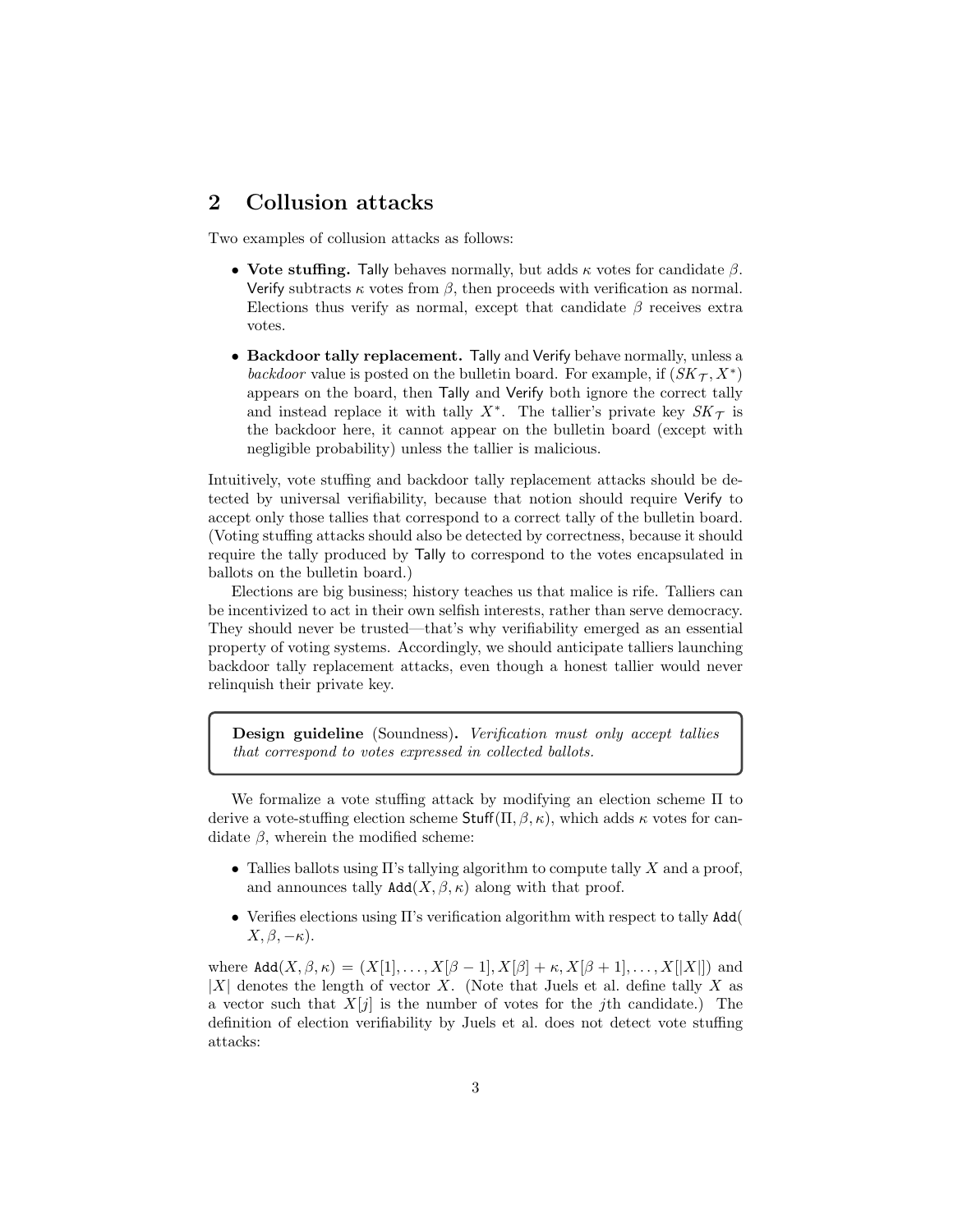**Proposition 1.** Given an election scheme  $\Pi$  satisfying JCJ-correctness and  $JCI-verifiability$ , and integers  $\beta$  and  $\kappa$ , it holds that  $\mathsf{Stuff}(\Pi,\beta,\kappa)$  satisfies JCJcorrectness and JCJ-verifiability.

We state definitions by Juels et al. for an election scheme, JCJ-correctness, and JCJ-verifiability, along with a proof of Proposition 1 in Section 5.

We formalize a backdoor tally replacement attack by modifying an election scheme  $\Pi$  to derive an election scheme Backdoor( $\Pi$ ), where the modified scheme:

- Tallies ballots as follows: If there exists a unique  $X^*$  such that  $(SK_{\mathcal{T}}, X^*) \in$ BB, then announce tally  $X^*$  and some arbitrary proof  $\perp$ , otherwise, announce a tally and proof computed using Π's tallying algorithm.
- Verification proceeds as follows: If there exists a unique  $X^*$  such that  $(SK_{\mathcal{T}}, X^*) \in BB$ <sup>1</sup>, then accept, otherwise, verify the election using  $\Pi$ 's verification algorithm.

The definition of election verifiability by Juels et al. does not detect backdoor tally replacement attacks:

Proposition 2. Given an election scheme Π satisfying JCJ-correctness and  $JCI-verifiability$ , it holds that Backdoor( $\Pi$ ) satisfies JCJ-correctness and JCJverifiability, assuming the scheme does not leak the tallier's private key.

A proof appears in Section 5, where we also define key leakage.

Cortier et al. propose a definition similar to JCJ-verifiability and insist that election schemes must satisfy their notions of correctness and partial tallying. Vote stuffing attacks are detected by their notion of correctness, and  $Backdoor(\Pi)$  does not satisfy their notion of partial tallying. Nonetheless, we formalize a further backdoor tally replacement attack by modifying Backdoor to derive Backdoor', which additionally checks whether the most significant bit of private key  $SK_{\tau}$  is zero. The definition of election verifiability by Cortier et al. does not detect that backdoor tally replacement attack:

**Proposition 3.** Given an election scheme  $\mathbb{V}$ ,  $\mathbb{R}$ ,  $\rho$ ,  $\Pi$  satisfying Cortier et al. verifiability, it holds that  $\mathbb{V}$ ,  $\mathbb{R}$ ,  $\rho$ , Backdoor'( $\Pi$ ) satisfies Cortier et al. verifiability, assuming the scheme does not leak the tallier's private key and the most significant bit of an honestly generated private key is one.

We state definitions by Cortier et al. for an election scheme and verifiability, along with a proof of Proposition 3 in Section 6, where we also define key leakage for such schemes.

<sup>&</sup>lt;sup>1</sup>The pre-condition must also check that  $SK_{\mathcal{T}}$  is the private key corresponding to public key  $PK_{\mathcal{T}}$ . We omit formalizing this detail, noting it is straightforward for encryption schemes such as El Gamal and RSA.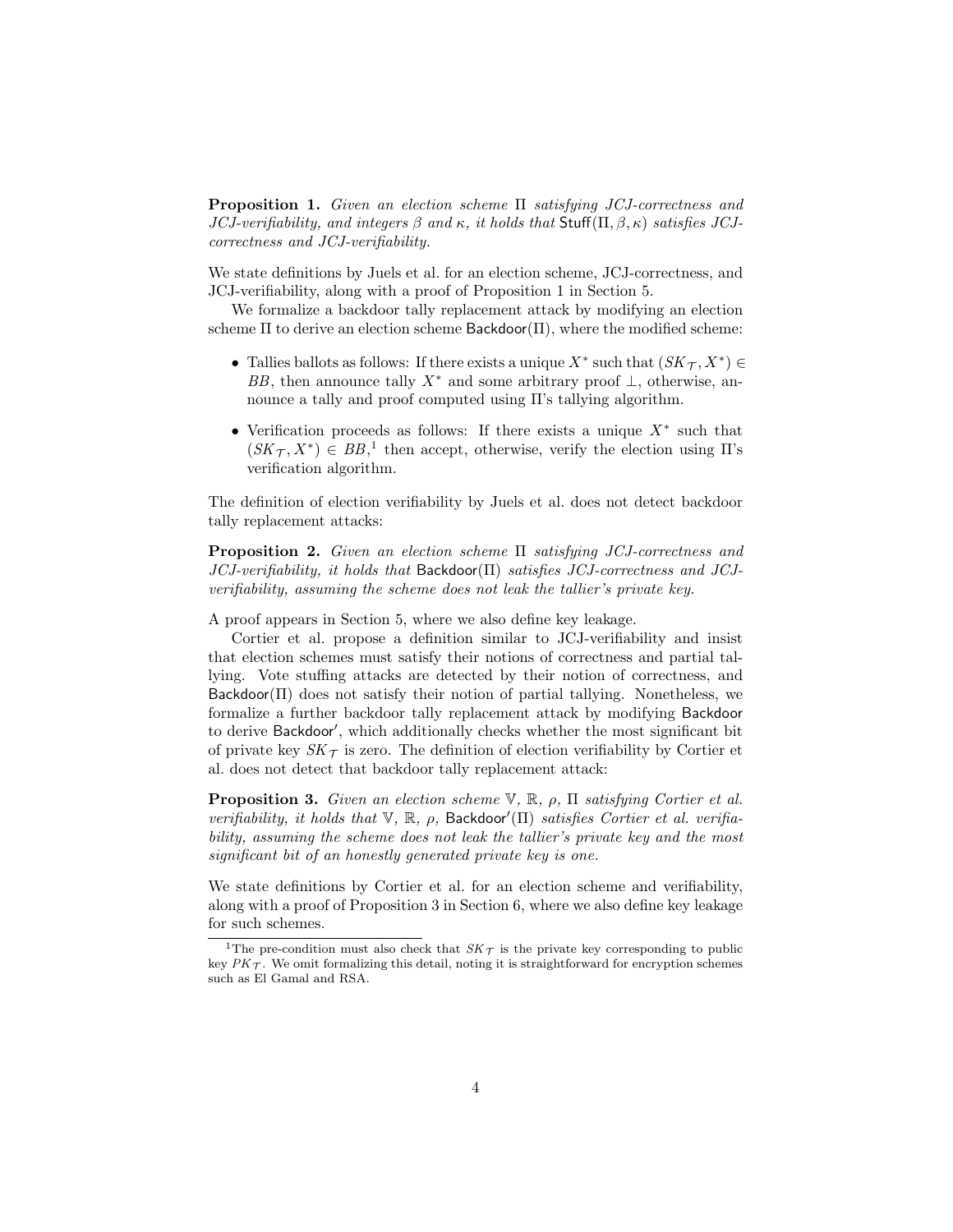## 3 Biasing attacks

We derive the following three examples of biasing attacks from an election scheme Π, by modifying verification:

- Reject all. Election scheme Reject(Π) always rejects; no election will ever be considered valid.
- Selective reject. Let  $\varepsilon$  be a distinguished value that would not be posted on the bulletin board by honest voters. Election scheme Selective( $\Pi, \varepsilon$ ) defines verification as follows: If Π's verification algorithm accepts and  $\varepsilon \notin BB$ , then accept, otherwise, reject. Since elections are invalidated when  $\varepsilon$  appears on the bulletin board, some elections can be nullified.
- Biased reject. Let Z be a set of tallies. Election scheme Bias $(\Pi, Z)$ defines verification as follows: If Π's verification algorithm accepts a tally in Z, then accept, otherwise, reject. Elections are biased toward tallies in Z, because verification only accepts such tallies.

Intuitively, these formalizations should not satisfy universal verifiability, because that notion should require Verify to always accept tallies that correspond to a correct tally of the bulletin board.

Design guideline (Completeness). Verification must always accept tallies that correspond to votes expressed in collected ballots.

The definition of verifiability by Juels et al. does not detect any of the above three attacks, because that definition has no notion of completeness. For example, it is vulnerable to biased reject attacks:

Proposition 4. Given an election scheme Π satisfying JCJ-correctness and  $JCI-verifiability$ , and given a set Z, it holds that Bias $(\Pi, Z)$  satisfies JCJcorrectness and JCJ-verifiability.

A proof sketch appears in Section 5.

The definition of verifiability by Cortier et al. detects biased reject and reject all attacks, but does not detect selective reject attacks, because that definition's notion of completeness does not quantify over all bulletin boards:

**Proposition 5.** Given an election scheme  $V$ ,  $\mathbb{R}$ ,  $\rho$ ,  $\Pi$  satisfying Cortier et al. verifiability and symbol  $\varepsilon$  that does not appear in the co-domain of  $\forall$ ote, it holds that V, R,  $\rho$ , Selective( $\Pi, \varepsilon$ ) satisfies Cortier et al. verifiability.

A proof sketch appears in Section 6.

The definition of verifiability by Kiayias et al. does not detect selective reject attacks either, because (like Juels et al.) the definition has no notion of completeness. Their notion of correctness rules out reject all and biased reject attacks. The ideas remain the same, so we omit formalized results.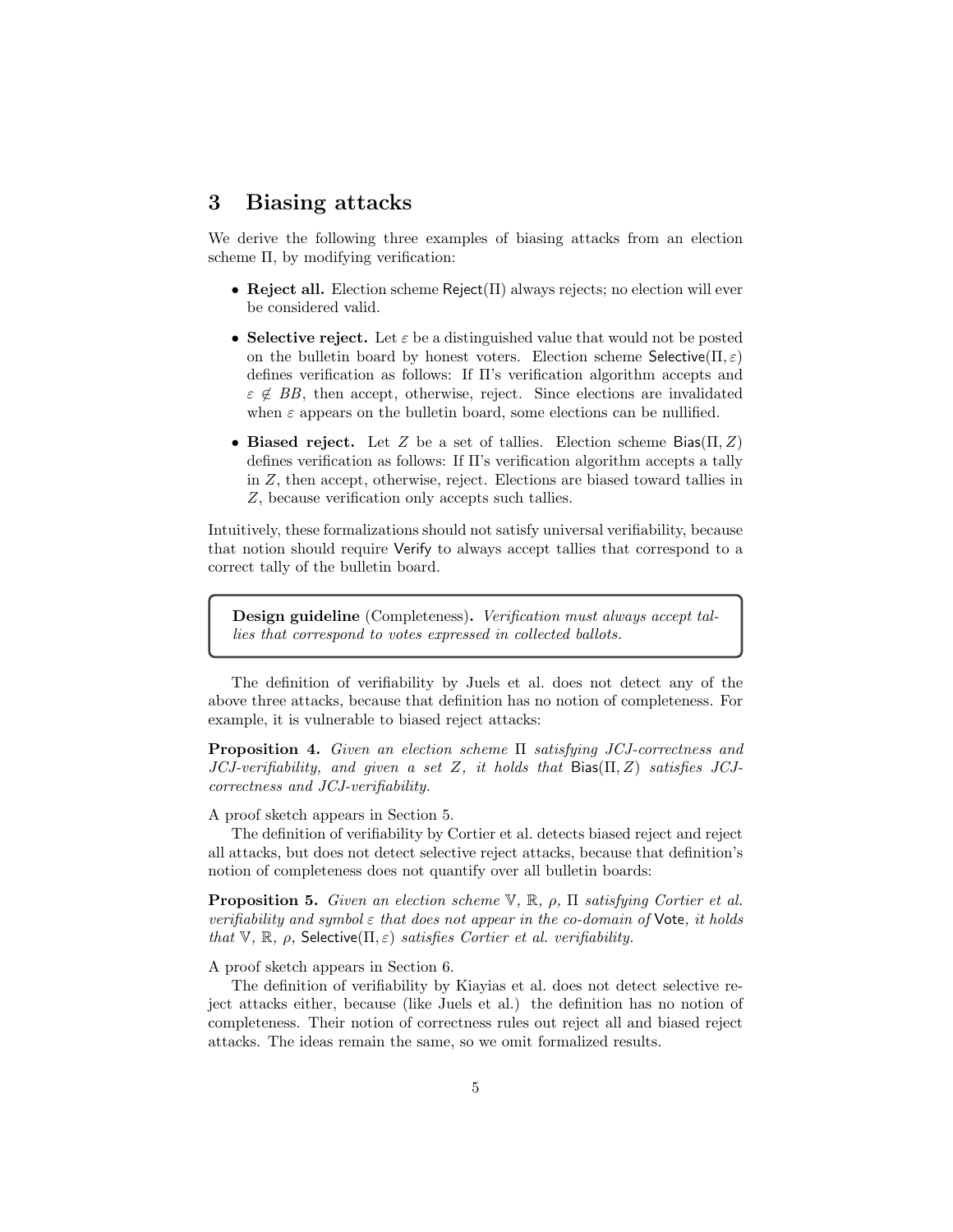## 4 Malicious key attacks

We derive the following two examples of malicious key attacks from an election scheme Π, for which the most significant bit of honestly generated public keys is one:

- Malicious key accept. Let  $Accept(\Pi)$  be  $\Pi$  except, firstly, verification is defined as follows: If the most significant bit of the tallier's public key is zero, then accept, otherwise, verify using  $\Pi$ 's verification algorithm. Secondly, other algorithms are the same except they remove the most significant bit of public keys when that bit is zero. Thus, elections verify as normal, except when a tallier announces a public key with a maliciously prepended zero.
- Malicious key reject. Let Reject be Accept, except verification rejects when the most significant bit is zero.

Intuitively, these formalizations should not satisfy universal verifiability, because soundness and completeness should, respectively, preclude the former and latter class of attacks. Yet, the definitions of verifiability by Juels et al. and Cortier et al. do not detect the above attacks, because their definitions do not consider maliciously generated keys:

Proposition 6. Given an election scheme Π satisfying JCJ-correctness and  $JCI-verifiability$ , it holds that both  $Accept(\Pi)$  and  $Reject(\Pi)$  satisfy JCJcorrectness and JCJ-verifiability, assuming the most significant bit of honestly generated public keys is one.

**Proposition 7.** Given an election scheme  $V$ ,  $\mathbb{R}$ ,  $\rho$ ,  $\Pi$  satisfying Cortier et al. verifiability, it holds that both  $\mathbb{V}$ ,  $\mathbb{R}$ ,  $\rho$ , Accept( $\Pi$ ) and  $\mathbb{V}$ ,  $\mathbb{R}$ ,  $\rho$ , Reject( $\Pi$ ) satisfy Cortier et al. verifiability, assuming the most significant bit of honestly generated public keys is one.

Proofs follow immediately from the definitions of verifiability by Juels et al. and Cortier et al., because those definitions consider only honestly generated keys: The former explicitly assumes keys pairs are generated by "a trusted third party [or] on an interactive computationally secure key-generation protocol." The latter generates key pairs using algorithm Setup (cf. the opening lines of games in Definition 4). Maliciously generated keys are not considered.

## 5 Juels et al. definitions and related proofs

We state formal definitions of election schemes and verifiability by Juels et al., and prove that their security definition does not detect collusion nor biasing attacks.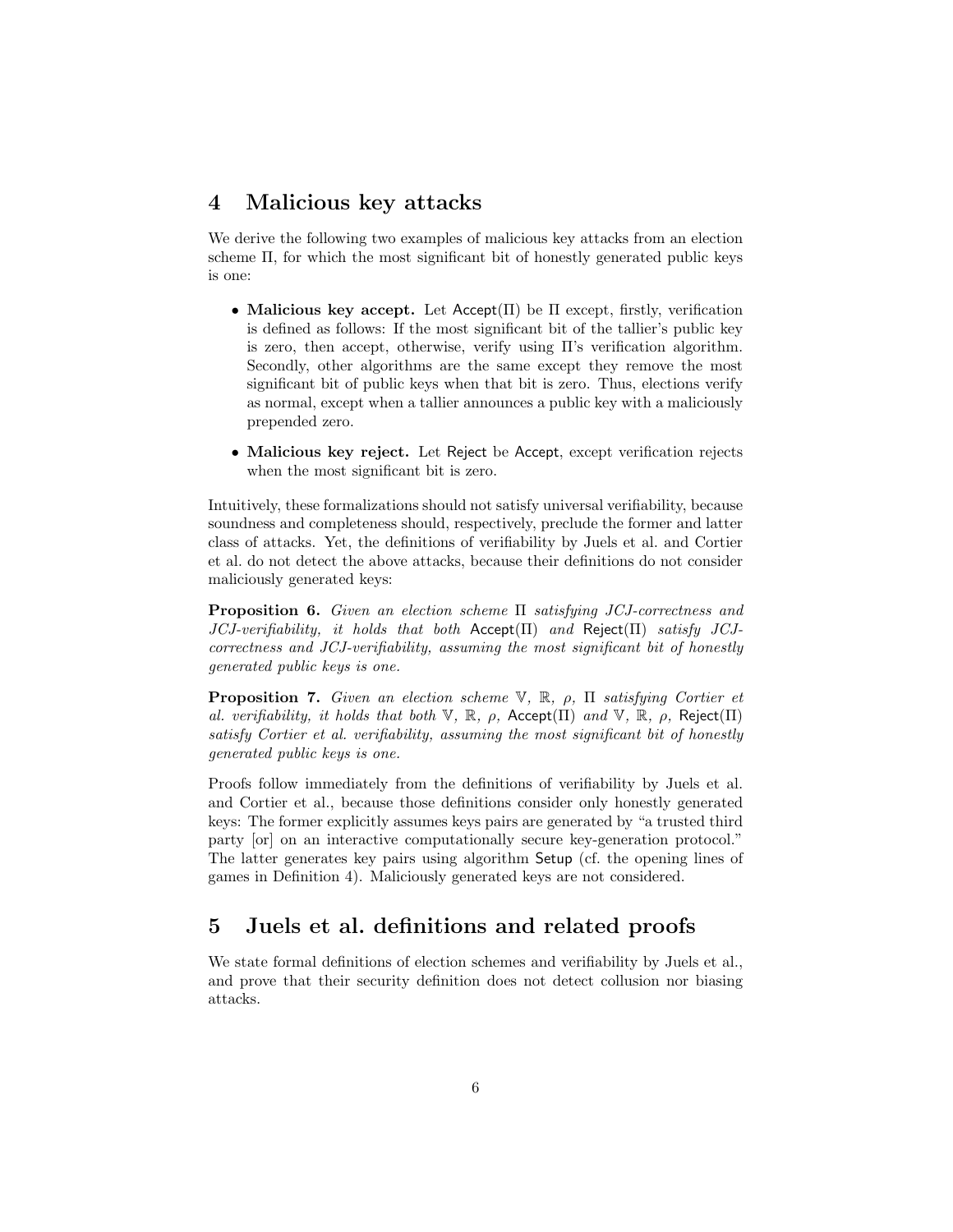### 5.1 Syntax

In addition to a tallier and voters, a registrar in possession of key pair  $PK_{\mathcal{R}}$ ,  $SK_{\mathcal{R}}$ is considered. That registrar generates voter-credential pairs  $pk, sk$ , before ballots are cast. Election schemes are defined as tuples (Register, Vote, Tally, Verify) of probabilistic polynomial-time algorithms:<sup>2</sup>

- Register, denoted  $(pk, sk) \leftarrow$  Register $(SK_{\mathcal{R}}, i, k_1)$ , is executed by the registrar. Register takes as input the private key  $SK_{\mathcal{R}}$  of the registrar, a voter's identity  $i$ , and security parameter  $k_1$ . It outputs a credential pair  $(pk, sk).$
- Vote, denoted  $b \leftarrow \text{Vote}(sk, PK_{\mathcal{T}}, n_C, \beta, k_2)$ , is executed by voters. Vote takes as input a voter's private credential sk, the public key  $PK<sub>T</sub>$  of the tallier, the number of candidates  $n<sub>C</sub>$ , the voter's vote  $\beta$ , and security parameter  $k_2$ . It outputs a ballot b.
- Tally, denoted  $(X, P) \leftarrow \text{Tally}(SK_{\mathcal{T}}, BB, n_C, \{pk_i\}_{i=1}^{n_V}, k_3)$ , is executed by the tallier. Tally takes as input the private key  $SK_{\mathcal{T}}$  of the tallier, the bulletin board  $BB$ , the number of candidates  $n<sub>C</sub>$ , the set containing voters' public credentials, and security parameter  $k_3$ . It outputs the tally  $X$  and a proof P that the tally is correct, where  $X$  is a vector of length  $n<sub>C</sub>$  such that  $X[j]$  indicates the number of votes for the j<sup>th</sup> candidate.
- Verify, denoted  $v \leftarrow$  Verify( $PK_{\mathcal{R}}, PK_{\mathcal{T}}, BB, n_C, \mathbf{X}, P$ ), can be executed by anyone to verify the election. Verify takes as input the public key  $PK_{\mathcal{R}}$ of the registrar, the public key  $PK_{\mathcal{T}}$  of the tallier, the bulletin board BB, the number of candidates  $n<sub>C</sub>$ , and a candidate proof P of correct tallying. It outputs a bit  $v$ , which is 1 if the tally successfully verifies and 0 on failure.

The above syntax fixes an apparent oversight in the original presentation: we supply the registrar's public key as input to the verification algorithm, because that key would be required by Verify to check the signature on the electoral roll.

#### 5.2 Security definitions

Juels et al. formalize correctness and verifiability to capture their notion of election verifiability. We rename those to JCJ-correctness and JCJ-verifiability to avoid ambiguity. For readability, the definitions we give below contain subtle differences from the original presentation. For example, we sometimes use for loops instead of pattern matching.

JCJ-correctness asserts that an adversary cannot modify or eliminate votes of honest voters, and stipulates that at most one ballot is tallied per voter. Intuitively, the security definition challenges the adversary to ensure that verification succeeds and the tally does not include some honest votes or contains

<sup>2</sup>Juels et al. do not explicitly name key generation algorithms. For consistency, readers may like to consider Setup generating tallier key pairs.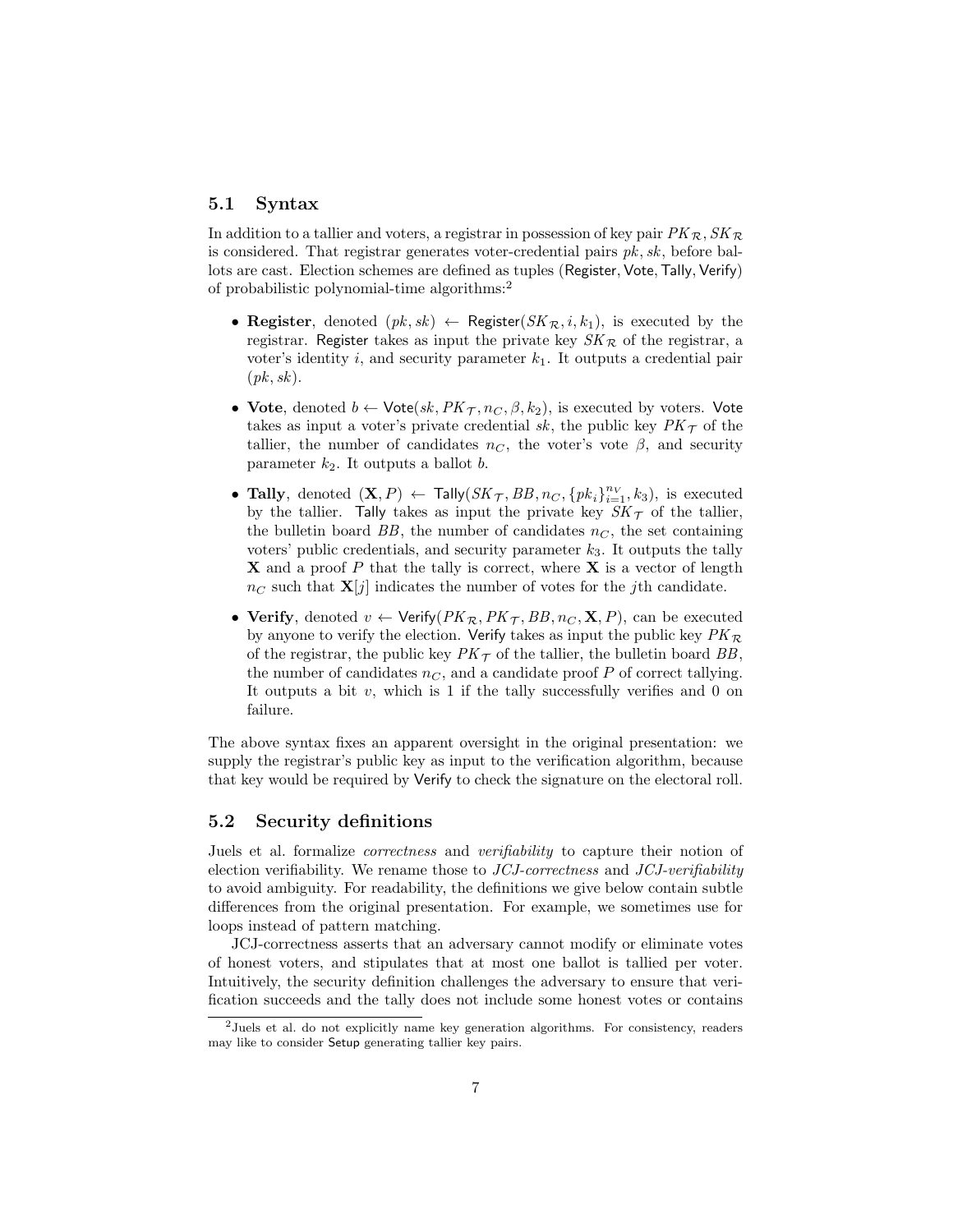too many votes. Our presentation of JCJ-correctness fixes apparent errors in the original: the adversary is given the credentials for corrupt voters and distinct security parameters are supplied to the Register and Vote algorithms. An implicit assumption is also omitted:  $\{\beta_i\}_{i\in\mathcal{V}\setminus\mathcal{V}'}$  is a multiset of valid votes, that is, for all  $\beta \in {\beta_i}_{i \in V\setminus V'}$  we have  $1 \leq \beta \leq n_C$ . Without this assumption the security definition cannot be satisfied by many election schemes, including the election scheme by Juels et al.

**Definition 1** (JCJ-correctness). An election scheme  $\Pi$  = (Register, Vote, Tally, Verify) satisfies JCJ-correctness if for all probabilistic polynomial-time adversary A, there exists a negligible function  $\mu$ , such that for all positive integers  $n<sub>C</sub>$  and  $n_V$ , and security parameters  $k_1$ ,  $k_2$ , and  $k_3$ , we have Succ(Exp-JCJ-Cor( $\Pi, A$ ,  $(n_C, n_V, k_1, k_2, k_3)) \leq \mu(k_1, k_2, k_3),$ <sup>3</sup> where:

Exp-JCJ-Cor( $\Pi$ ,  $\mathcal{A}$ ,  $n_C$ ,  $n_V$ ,  $k_1$ ,  $k_2$ ,  $k_3$ ) =

 $1 \mathcal{V} \leftarrow \{1, \ldots, n_V\};$ **2** for  $i \in \mathcal{V}$  do  $(pk_i, sk_i) \leftarrow \text{Register}(SK_{\mathcal{R}}, i, k_1);$  $\mathfrak{p} \mathcal{V}' \leftarrow \mathcal{A}(\{pk_i\}_{i=1}^{n_V});$ 4 for  $i \in \mathcal{V} \setminus \mathcal{V}'$  do  $\beta_i \leftarrow \mathcal{A}($ );  $\mathfrak{s} \ \ B B \leftarrow \{\mathsf{Vote}(sk_i, PK_{\mathcal{T}}, n_C, \beta_i, k_2)\}_{i \in \mathcal{V} \setminus \mathcal{V}'};$  $\mathbf{g}^{\top}(\mathbf{X}, P) \leftarrow \mathsf{Tally}(SK_{\mathcal{T}}, BB, n_C, \{pk_i\}_{i=1}^{n_V}, k_3);$  $\tau$   $BB \leftarrow BB \cup \mathcal{A}(BB, \{(pk_i, sk_i)\}_{i \in \mathcal{V} \cap \mathcal{V}'});$  $\mathbf{s} \ (\mathbf{X}', P') \leftarrow \mathsf{Tally}(SK_{\mathcal{T}}, BB, n_C, \{pk_i\}_{i=1}^{n_V}, k_3);$ **9** if  $Verify(PK_{\mathcal{R}}, PK_{\mathcal{T}}, BB, n_C, \mathbf{X}', P') = 1$  $\wedge\bigl(\{\beta_i\}_{i\in\mathcal{V}\setminus\mathcal{V}'}\not\subseteq \langle \mathbf{X}'\rangle\vee|\langle \mathbf{X}'\rangle|-|\langle \mathbf{X}\rangle|>|\mathcal{V}'|\bigr) \textbf{ then}$ 10 return 1; 11 else  $12$  return 0;

and  $\langle X \rangle$  denotes the translation of tally X to multiset  $\bigcup_{1 \leq j \leq |\mathbf{X}|} \{j, \ldots, j\}$  $\sum_{[j] \ times}$ }.

The JCJ-correctness definition implicitly assumes that the tally and associated proof are honestly computed using algorithm Tally. By comparison, the definition of JCJ-verifiability does not use this assumption, hence, JCJ-verifiability is intended to assert that voters and auditors can check whether votes have been recorded and tallied correctly. Intuitively, the adversary is assumed to control the tallier and voters, and the security definition challenges the adversary to concoct an election (that is, the adversary generates a bulletin board BB, a tally  $X$ , and a proof of tallying P) such that verification succeeds and tally X differs tally  $X'$  derived from honestly tallying the bulletin board  $BB$ . It follows that there is at most one verifiable tally that can be derived.

**Definition 2** (JCJ-verifiability). An election scheme  $\Pi$  = (Register, Vote, Tally, Verify) satisfies JCJ-verifiability if for all probabilistic polynomial-time adversary A, there exists a negligible function  $\mu$ , such that for all positive integers  $n_C$ 

<sup>&</sup>lt;sup>3</sup>We write  $\mu(k_1, k_2, k_3)$  for the smallest value in  $\{\mu(k_1), \mu(k_2), \mu(k_3)\}$  (cf. [JCJ10, pp45]).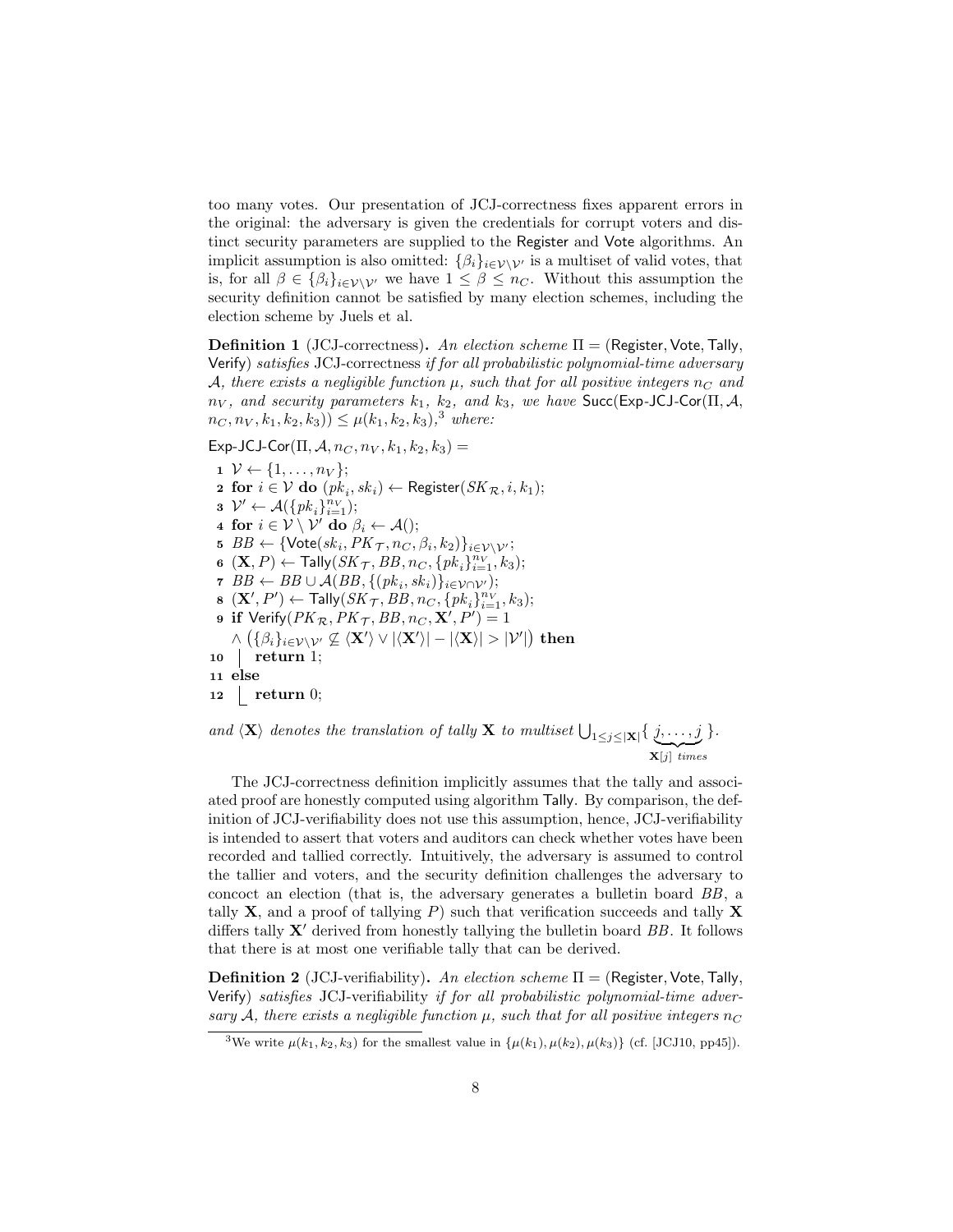and  $n_V$ , and security parameters  $k_1$  and  $k_3$ , we have Succ(Exp-JCJ-Ver( $\Pi$ , A,  $n_C, n_V, k_1, k_2, k_3) \leq \mu(k_1, k_2, k_3),$  where:

Exp-JCJ-Ver( $\Pi$ ,  $\mathcal{A}$ ,  $n_C$ ,  $n_V$ ,  $k_1$ ,  $k_2$ ,  $k_3$ ) =

1 for  $1 \leq i \leq n_V$  do  $(\mathit{pk}_i, \mathit{sk}_i) \leftarrow \mathsf{Register}(SK_\mathcal{R}, i, k_1);$ 

2  $(BB, \mathbf{X}, P) \leftarrow \mathcal{A}(SK_{\mathcal{T}}, \{(pk_i, sk_i)\}_{i=1}^{n_V});$ 

 $\mathbf{a}^{\top}(\mathbf{X}',P') \leftarrow \mathsf{Tally}(SK_\mathcal{T},\overline{BB},n_C,\{pk_i\}_{i=1}^{n_V},k_3);$ 

 $\mathtt{4}$  if  $\mathsf{Verify}(PK_\mathcal{R}, PK_\mathcal{T}, BB, n_C, \mathbf{X}, P) = 1 \land \mathbf{X} \neq \mathbf{X}'$  then

5 return 1;

6 else

 $\tau$  return 0;

### 5.3 Proof of Proposition 1

Suppose  $\Pi$  = (Register, Vote, Tally, Verify) is an election scheme satisfying JCJcorrectness and JCJ-verifiability. Further suppose  $\mathsf{Stuff}(\Pi, \beta, \kappa) = (\mathsf{Register},$ Vote, Tally<sub>S</sub>, Verify<sub>S</sub>), for some integers  $\beta, \kappa \in \mathbb{N}$ . We prove that Stuff(Π,  $\beta, \kappa$ ) satisfies JCJ-correctness and JCJ-verifiability.

We show that  $Stuff(\Pi, \beta, \kappa)$  satisfies JCJ-correctness by contradiction. Suppose Succ(Exp-JCJ-Cor(Stuff(Π,  $\beta$ ,  $\kappa$ ),  $\mathcal{A}$ ,  $n_C$ ,  $n_V$ ,  $k_1$ ,  $k_2$ ,  $k_3$ )) is non-negligible for some  $k_1, k_2, k_3, n_C, n_V$ , and A. Hence, there exists an execution of the experiment Exp-JCJ-Cor(Stuff(Π,  $\beta$ ,  $\kappa$ ),  $\mathcal{A}$ ,  $n_C$ ,  $n_V$ ,  $k_1$ ,  $k_2$ ,  $k_3$ ) that satisfies

$$
\begin{aligned} \mathsf{Verify}_S(PK_{\mathcal{R}}, PK_{\mathcal{T}}, BB, n_C, \mathbf{X}', P') &= 1 \\ &\qquad \qquad \wedge \left(\{\beta_i\}_{i \in \mathcal{V} \backslash \mathcal{V}'} \not\subset \langle \mathbf{X}' \rangle \vee |\langle \mathbf{X}' \rangle| - |\langle \mathbf{X} \rangle| > |\mathcal{V}'| \right) \end{aligned}
$$

with non-negligible probability, where  $\{\beta_i\}_{i\in\mathcal{V}\setminus\mathcal{V}'}$  is the set of honest votes,  $(X, P)$  is the tally of honest votes,  $(X', P')$  is the tally of all votes,  $\mathcal V'$  is a set of corrupt voter identities, and  $BB$  is the bulletin board. Further suppose  $BB_0$  is the bulletin board BB before adding adversarial ballots. By definition of  $\text{Tally}_S$ , there exist computations

$$
(\mathbf{Y},Q) \leftarrow \mathsf{Tally}(\mathit{SK}_{\mathcal{T}},\mathit{BB}_0,n_C,\{pk_i\}_{i=1}^{n_V},k_3)
$$

and

$$
(\mathbf{Y}', Q') \leftarrow \mathsf{Tally}(SK_\mathcal{T}, BB, n_C, \{pk_i\}_{i=1}^{n_V}, k_3)
$$

such that  $X = \text{Add}(Y, \beta, \kappa), X' = \text{Add}(Y', \beta, \kappa), \text{ and } P' = Q'.$  Since  $\kappa \in \mathbb{N}$ , we have  $\langle \mathbf{Y}' \rangle \subseteq \langle \mathbf{X}' \rangle$ . Moreover,  $|\langle \mathbf{X} \rangle| = |\langle \mathbf{Y} \rangle| + \kappa$  and  $|\langle \mathbf{X}' \rangle| = |\langle \mathbf{Y}' \rangle| + \kappa$ , hence,

$$
|\langle \mathbf{Y}' \rangle| - |\langle \mathbf{Y} \rangle| = |\langle \mathbf{X}' \rangle| - |\langle \mathbf{X} \rangle|.
$$

By definition of  $\text{Verify}_S$  and since  $\mathbf{Y}' = \text{Add}(\mathbf{X}', \beta, -\kappa)$ , there exists a computation

$$
v \leftarrow \textsf{Verify}_0(PK_{\mathcal{R}}, PK_{\mathcal{T}}, BB, n_C, \mathbf{Y}', Q')
$$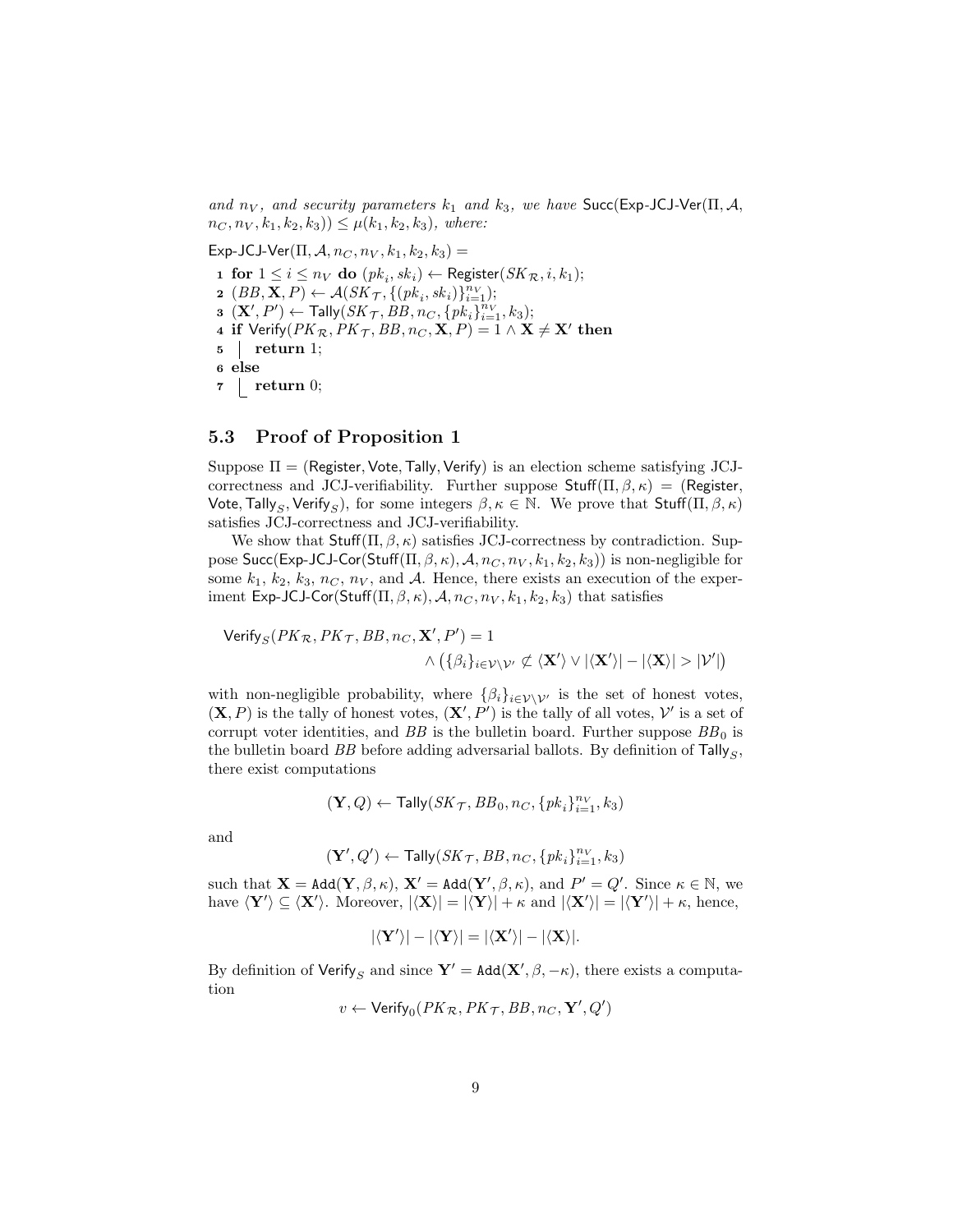such that  $v = 1$ . It follows that

Verify
$$
(PK_{\mathcal{R}}, PK_{\mathcal{T}}, BB, n_C, \mathbf{Y}', Q') = 1
$$
  

$$
\wedge \left( \{ \beta_i \}_{i \in \mathcal{V} \setminus \mathcal{V}'} \not\subset \langle \mathbf{Y}' \rangle \vee |\langle \mathbf{Y}' \rangle| - |\langle \mathbf{Y} \rangle| > |\mathcal{V}'| \right)
$$

with non-negligible probability and, furthermore, we have Succ(Exp-JCJ-Cor(  $\Pi, \mathcal{A}, n_C, n_V, k_1, k_2, k_3$ ) is non-negligible, thereby deriving a contradiction.

We show that  $Stuff(\Pi, \beta, \kappa)$  satisfies JCJ-verifiability by contradiction. Suppose Succ(Exp-JCJ-Ver(Stuff( $\Pi$ ,  $\beta$ ,  $\kappa$ ),  $\mathcal{A}$ ,  $n_C$ ,  $n_V$ ,  $k_1$ ,  $k_2$ ,  $k_3$ )) is non-negligible for some  $k_1, k_3, n_C, n_V$ , and A. Hence, there exists an execution of the experiment Exp-JCJ-Ver(Stuff(Π,  $\beta$ ,  $\kappa$ ),  $\mathcal{A}$ ,  $n_C$ ,  $n_V$ ,  $k_1$ ,  $k_2$ ,  $k_3$ ) which satisfies

Verify
$$
(PK_{\mathcal{R}}, PK_{\mathcal{T}}, BB, n_C, \mathbf{X}, P) = 1 \land \mathbf{X} \neq \mathbf{X}'
$$

with non-negligible probability, where  $(BB, \mathbf{X}, P)$  is an election concocted by the adversary and  $(\mathbf{X}', P')$  is produced by tallying BB. By definition of  $\textsf{Tally}_S$ , there exists a computation

$$
(\mathbf{Y}', Q') \leftarrow \mathsf{Tally}(\mathit{SK}_{\mathcal{T}}, \mathit{BB}, n_C, \{ \mathit{pk}_i \}_{i=1}^{n_V}, k_3)
$$

such that  $X' = \text{Add}(Y', \beta, \kappa)$  and  $P' = Q'$ . By definition of  $\text{Verify}_S$ , there exists a computation

$$
v \leftarrow \text{Verify}(PK_{\mathcal{R}}, PK_{\mathcal{T}}, BB, n_C, \text{Add}(\mathbf{X}, \beta, -\kappa), P)
$$

such that  $v = 1$ . Let the adversary  $\beta$  be defined as follows: given input K and S, the adversary  $\beta$  computes

$$
(BB, \mathbf{X}, P) \leftarrow \mathcal{A}(K, S)
$$

and outputs  $(BB, \text{Add}(\mathbf{X}, \beta, -\kappa), P)$ . We have an execution of the experiment Exp-JCJ-Ver(Stuff(Π, β, κ),  $\mathcal{B}, n_C, n_V, k_1, k_2, k_3$ ) that concocts the election (BB,  $\text{Add}(\mathbf{X}, \beta, -\kappa), P$  and tallying BB produces  $(\mathbf{Y}', Q')$  such that

$$
\mathsf{Verify}(PK_{\mathcal{R}}, PK_{\mathcal{T}}, BB, n_C, \mathsf{Add}(\mathbf{X}, \beta, -\kappa), P) = 1
$$

with non-negligible probability. Moreover, since  $X \neq X'$  and  $Y' = \text{Add}(X', \beta, \mathcal{C})$  $-\kappa$ , we have Add( $X, \beta, -\kappa$ )  $\neq$  Y' with non-negligible probability. It follows immediately that  $Succ(Exp-JCJ-Cor(\Pi, \mathcal{B}, n_C, n_V, k_1, k_2, k_3))$  is non-negligible, thus deriving a contradiction and concluding our proof.  $\Box$ 

#### 5.4 Proof of Proposition 2

We define key leakage before proving Proposition 2.

**Definition 3** (Key leakage). An election scheme  $\Pi$  = (Register, Vote, Tally, Verify) does not leak the tallier's private key if for all positive integers  $n<sub>C</sub>$  and  $n_V$ , security parameters  $k_1$  and  $k_3$ , and probabilistic polynomial-time adversary A, we have Succ(Exp-leak( $\Pi$ ,  $A$ ,  $k_1$ ,  $k_3$ ,  $n_C$ ,  $n_V$ )) is negligible, where: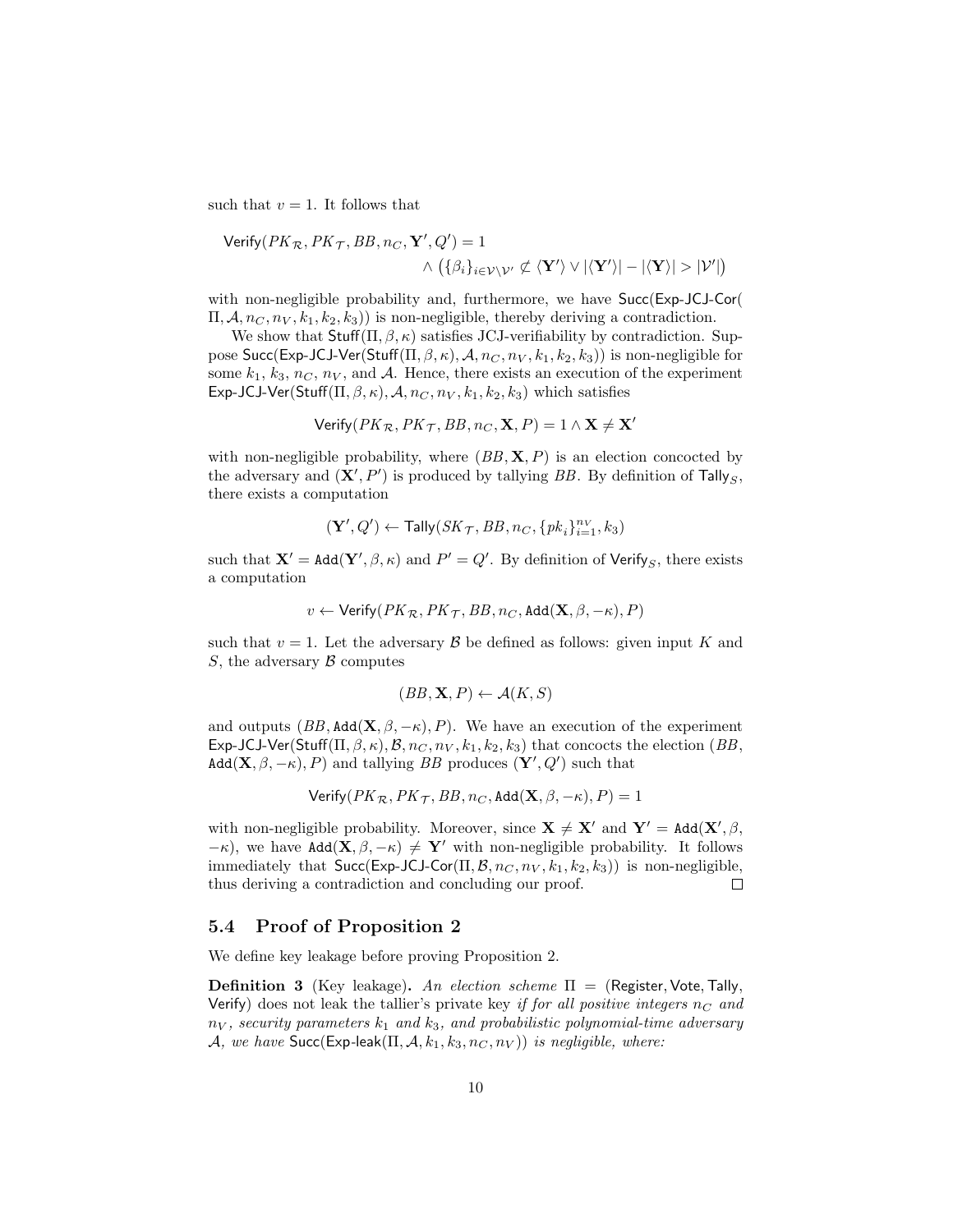$Exp\text{-leak}(\Pi, \mathcal{A}, k_1, k_3, n_C, n_V) =$ 1 for  $1 \leq i \leq n_V$  do  $(\mathit{pk}_i, \mathit{sk}_i) \leftarrow \mathsf{Register}(SK_\mathcal{R}, i, k_1);$  $\mathbf{B} \leftarrow \mathcal{A}(sk_1, \ldots, sk_{n_V});$  $\mathbf{s} \ (\mathbf{X}, P) \leftarrow \mathsf{Tally}(SK_{\mathcal{T}}, BB, n_C, \{pk_i\}_{i=1}^{n_V}, k_3);$ 4 if  $\mathcal{A}(\mathbf{X}, P) = SK_{\mathcal{T}}$  then 5 return 1; 6 else  $7 \mid \text{return } 0;$ 

*Proof of Proposition 2.* Suppose  $\Pi =$  (Register, Vote, Tally, Verify) is an election scheme satisfying JCJ-correctness and JCJ-verifiability that does not leak the tallier's private key, andBackdoor( $\Pi$ ) = (Register, Vote, Tally<sub>B</sub>, Verify<sub>B</sub>). Since  $\Pi$  does not leak the tallier's private key, the experiment Exp-JCJ-Cor( $\Pi$ , A, n<sub>C</sub>,  $n_V, k_1, k_2, k_3$  produces a bulletin board BB such that  $SK_\mathcal{T} \in BB$  with negligible probability, for all  $k_1$ ,  $k_2$ ,  $k_3$ ,  $n<sub>C</sub>$ ,  $n<sub>V</sub>$  and A. It follows that an execution of the experiment Exp-JCJ-Cor(Backdoor( $\Pi$ ),  $A, n_C, n_V, k_1, k_2, k_3$ ) is an execution of the experiment  $Exp-JCJ-Cor(\Pi, \mathcal{A}, n_C, n_V, k_1, k_2, k_3)$  with non-negligible probability and, hence,  $Backdoor(\Pi)$  satisfies JCJ-correctness.

We show that Backdoor(Π) satisfies JCJ-verifiability by contradiction. Suppose Succ(Exp-JCJ-Ver(Backdoor( $\Pi$ ),  $A, n_C, n_V, k_1, k_2, k_3$ )) is non-negligible for some  $k_1, k_3, n_C, n_V$ , and A. Hence, there exists an execution of the experiment Exp-JCJ-Ver(Backdoor(Π),  $A, n_C, n_V, k_1, k_2, k_3$ ) which satisfies

Verify
$$
(PK_{\mathcal{R}}, PK_{\mathcal{T}}, BB, n_C, \mathbf{X}, P) = 1 \land \mathbf{X} \neq \mathbf{X}'
$$

with non-negligible probability, where  $(BB, \mathbf{X}, P)$  is an election concocted by the adversary and  $(\mathbf{X}', P')$  is produced by tallying BB. If there is one and only one Y such that  $(SK_{\mathcal{T}}, Y) \in BB$ , then  $X' = Y$  by definition of Tally and  $X = Y$ by definition of Verify, otherwise, the execution of the experiment Exp-JCJ-Cor( Backdoor(Π),  $A, n_C, n_V, k_1, k_2, k_3$ ) is an execution of the experiment Exp-JCJ- $Cor(\Pi, \mathcal{A}, n_C, n_V, k_1, k_2, k_3)$  and, hence,

$$
Succ(Exp-JCJ-Ver(Backdoor(\Pi), \mathcal{A}, n_C, n_V, k_1, k_2, k_3))
$$
  
= Succ(Exp-JCJ-Ver(\Pi, \mathcal{A}, n\_C, n\_V, k\_1, k\_2, k\_3)).

In both cases we derive a contradiction, thereby concluding our proof.

 $\Box$ 

### 5.5 Proof sketch of Proposition 4

Suppose  $\Pi$  = (Register, Vote, Tally, Verify) is an election scheme satisfying JCJcorrectness and JCJ-verifiability. Further suppose  $Bias(\Pi, Z) = (Register, \text{Vote},$ Tally, Verify<sub>R</sub>), for some set of vectors Z. By definition of Verify<sub>R</sub>, we have

$$
\mathsf{Verify}_R(PK_{\mathcal{R}}, PK_{\mathcal{T}}, BB, n_C, \mathbf{X}, P) = 1
$$

implies the existence of a computation

$$
v \leftarrow \textsf{Verify}(PK_{\mathcal{R}}, PK_{\mathcal{T}}, BB, n_C, \mathbf{X}, P)
$$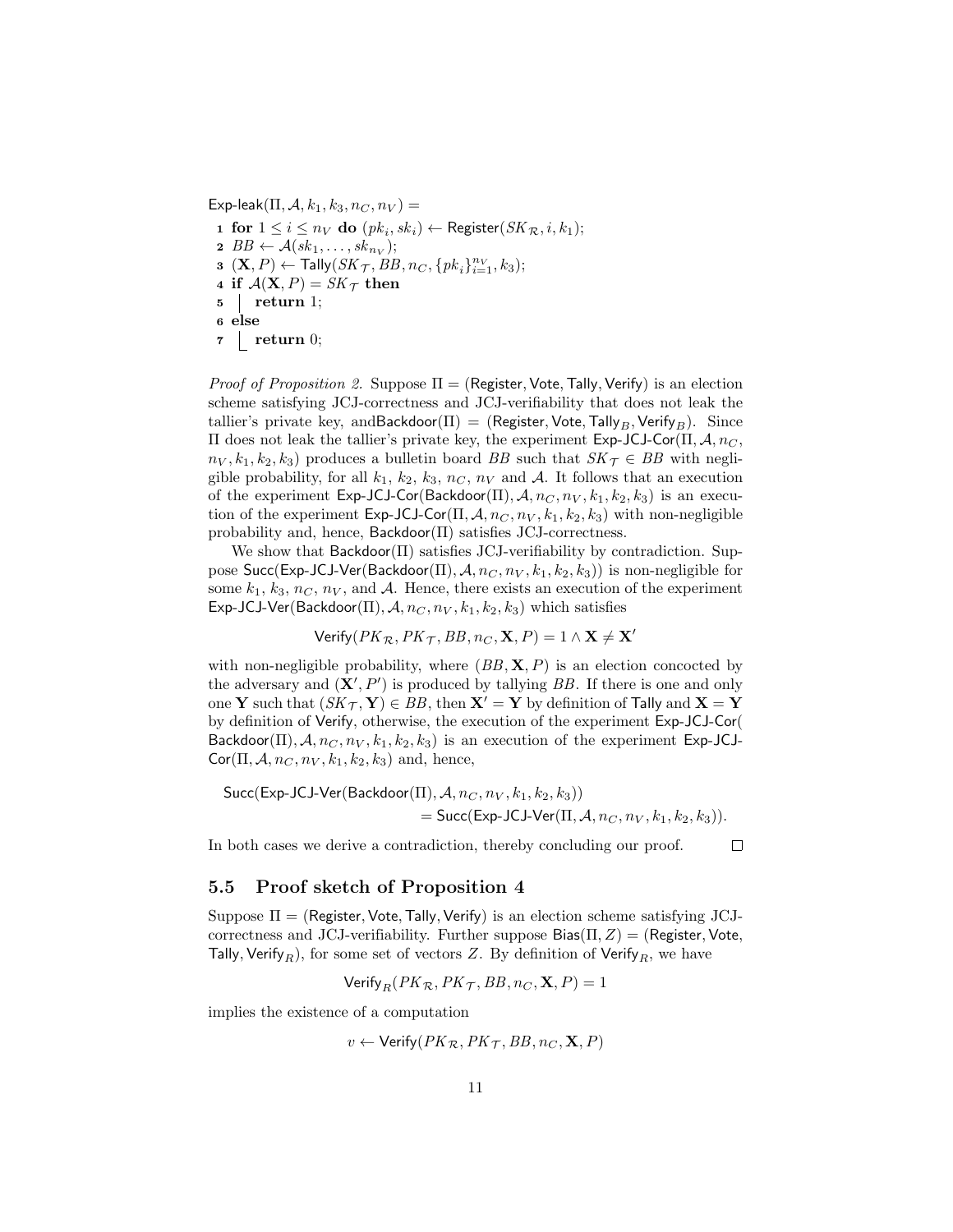such that  $v = 1$  with non-negligible probability, for all  $PK_{\mathcal{T}}$ , BB,  $n_C$ , **X**, and P. It follows that

$$
\begin{aligned} \mathsf{Succ}(\mathsf{Exp}\text{-}\mathsf{J}\mathsf{C}\mathsf{J}\text{-}\mathsf{Cor}(\mathsf{Bias}(\Pi), \mathcal{A}, n_C, n_V, k_1, k_2, k_3)) \\ &\leq \mathsf{Succ}(\mathsf{Exp}\text{-}\mathsf{J}\mathsf{C}\mathsf{J}\text{-}\mathsf{Cor}(\Pi, \mathcal{A}, n_C, n_V, k_1, k_2, k_3)) \end{aligned}
$$

and

$$
\begin{aligned} \mathsf{Succ}(\mathsf{Exp}\text{-}\mathsf{J}\mathsf{C}\mathsf{J}\text{-}\mathsf{Ver}(\mathsf{Bias}(\Pi), \mathcal{A}, n_C, n_V, k_1, k_2, k_3)) \\ & \leq \mathsf{Succ}(\mathsf{Exp}\text{-}\mathsf{J}\mathsf{C}\mathsf{J}\text{-}\mathsf{Ver}(\Pi, \mathcal{A}, n_C, n_V, k_1, k_2, k_3)) \end{aligned}
$$

for all  $k_1$ ,  $k_2$ ,  $k_3$ ,  $n_C$ ,  $n_V$ , and A. Hence, Bias( $\Pi$ , Z) satisfies JCJ-correctness and JCJ-verifiability.  $\Box$ 

## 6 Cortier et al. definitions and related proofs

We state definitions of election schemes and verifiability by Cortier et al., and prove their security definition does not detect selective reject nor backdoor tally replacement attacks.

#### 6.1 Syntax

Election schemes are defined over a vote space V, a result space R, a result function  $\rho : \mathbb{V} \times \cdots \times \mathbb{V} \to \mathbb{R}$ , and a tuple (Setup, Register, Vote, Validate, Box, VerifyVote,Tally, Verify) of probabilistic polynomial-time algorithms:

- Setup, denoted  $(PK_{\mathcal{T}}, SK_{\mathcal{T}}) \leftarrow$  Setup $(k)$ , is executed by the tallier. Setup takes a security parameter k as input and outputs a key pair  $(PK_{\mathcal{T}}, SK_{\mathcal{T}})$ .
- Register, denoted  $(pk, sk) \leftarrow$  Register $(PK_{\tau}, i, k)$ , is executed by the registrar. Register takes as input the tallier's public key  $PK_{\tau}$ , a voter's identity i, and security parameter k. It outputs a credential pair  $(pk, sk)$ .
- Vote, denoted  $b \leftarrow \text{Vote}(i, pk, sk, PK_{T}, \beta)$ , is executed by voters. Vote takes as input a voter's identity i and credential pair  $(pk, sk)$ , tallier's public key  $PK_{\mathcal{T}}$ , and vote  $\beta \in \mathbb{V}$ . It outputs a ballot b.
- Validate, denoted  $v \leftarrow$  Validate( $PK_{\tau}, b$ ), is executed by the bulletin board. Validate takes as input the tallier's public key  $PK_{\tau}$  and ballot b. It outputs a bit  $v$ , which is 1 for a well-formed ballot and 0 otherwise.
- Box, denoted  $BB' \leftarrow Box(PK_{\mathcal{T}}, BB, b)$ , is executed by the bulletin board. Box takes as input the tallier's public key  $PK_{\tau}$ , bulletin board BB, and ballot  $b$ . It outputs an updated bulletin board  $BB'$ .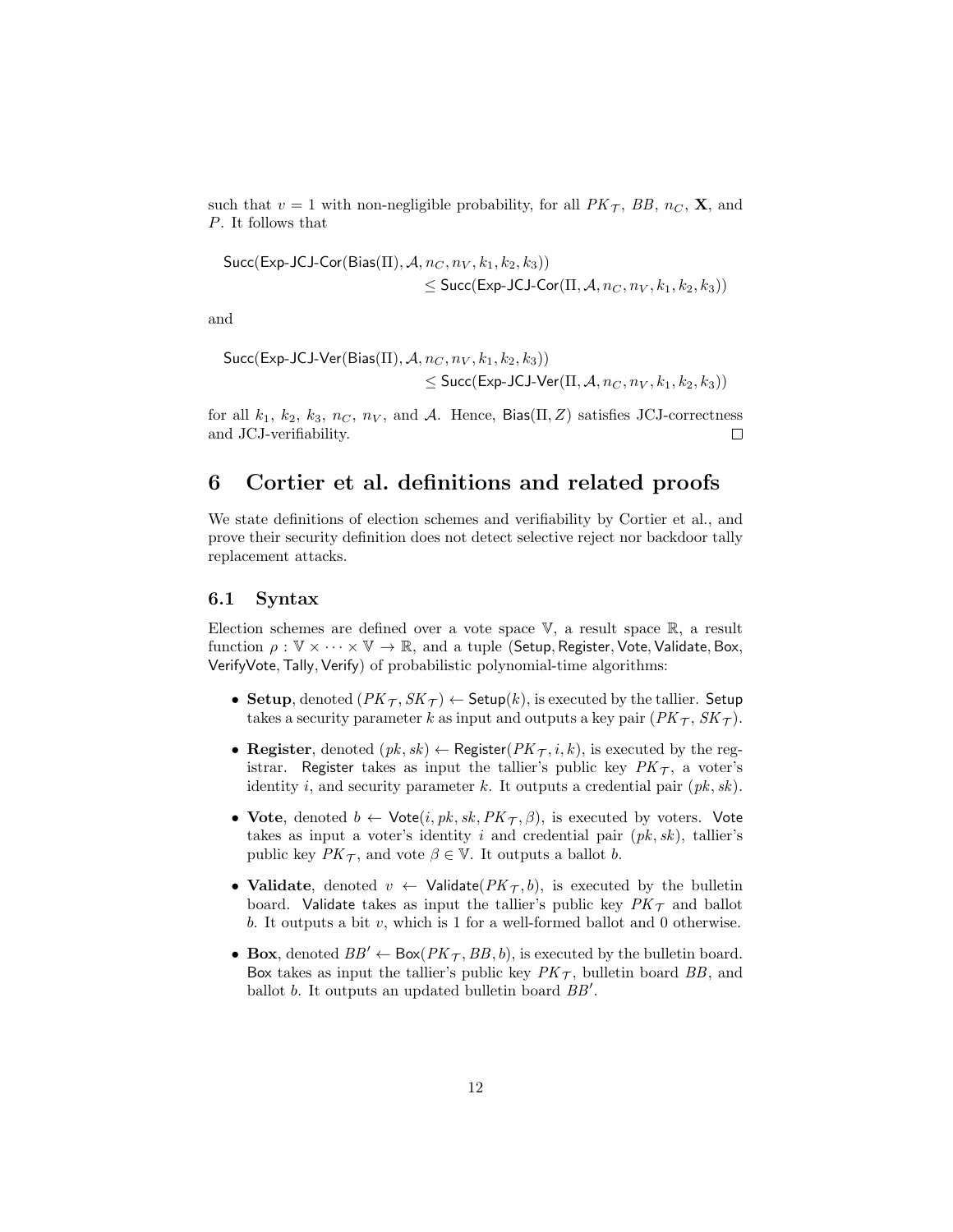- VerifyVote, denoted  $v \leftarrow$  VerifyVote $(i, pk, sk, PK_{T}, BB, b)$ , is executed by voters. VerifyVote takes as input a voter's identity  $i$  and credential pair  $(pk, sk)$ , tallier's public key  $PK_{\mathcal{T}}$ , bulletin board BB, and ballot b. It outputs a bit  $v$ , which is 1 if ballot  $b$  has been recorded by bulletin board BB and 0 otherwise.
- Tally, denoted  $(X, P) \leftarrow \text{Tally}(PK_{\mathcal{T}}, SK_{\mathcal{T}}, BB)$ , is executed by the tallier. Tally takes as input the tallier's key pair  $(PK_{\mathcal{T}}, SK_{\mathcal{T}})$  and the bulletin board  $BB$ . It outputs the tally  $X$  and a proof  $P$  that the tally is correct.
- Verify, denoted  $v \leftarrow$  Verify( $PK_{\mathcal{T}}, BB, X, P$ ), can be executed by anyone to verify the election. Verify takes as input the tallier's public key  $PK_{\mathcal{T}}$ , the bulletin board  $BB$ , a tally X, and a proof P of correct tallying. It outputs a bit  $v$ , which is 1 if the tally successfully verifies and 0 on failure.

Election schemes must satisfy the following properties:

Cortier et al. correctness. For all security parameters k, integers  $n<sub>V</sub>$  and votes  $\beta_1, \ldots, \beta_{n_V} \in \mathbb{V}$ , we have:

$$
Pr\bigg[(PK_{\mathcal{T}}, SK_{\mathcal{T}}) \leftarrow \text{Setup}(k); \nfor 1 \leq i \leq n_V \text{ do} \n(pk_i, sk_i) \leftarrow \text{Register}(PK_{\mathcal{T}}, i, k); \nb_i \leftarrow \text{Vote}(i, pk_i, sk_i, PK_{\mathcal{T}}, \beta_i); \nBB \leftarrow \{b_1, \ldots, b_{n_V}\}; \n(X, P) \leftarrow \text{Tally}(PK_{\mathcal{T}}, SK_{\mathcal{T}}, BB) : \nX = \rho(\beta_1, \ldots, \beta_{n_V}) \land \text{Verify}(PK_{\mathcal{T}}, BB, X, P) = 1 \land \n(\bigwedge_{1 \leq i \leq n_V} \text{Validate}(PK_{\mathcal{T}}, b_i) = 1 \land \text{VerifyVote}(i, pk_i, sk_i, PK_{\mathcal{T}}, \{b_i\}, b_i) = \n1 \land \text{Box}(PK_{\mathcal{T}}, \emptyset, b_i) = \{b_i\}\bigg)\bigg] = 1.
$$

Cortier et al. partial tallying. There exists a commutative binary operator  $\star$ :  $\mathbb{R}\times\mathbb{R}\to\mathbb{R}$  such that for all integers j and k, and votes  $\alpha_1,\ldots,\alpha_j,\beta_1,\ldots,\beta_k\in\mathbb{V}$ , we have  $\rho(\alpha_1,\ldots,\alpha_j,\beta_1,\ldots,\beta_k) = \rho(\alpha_1,\ldots,\alpha_j) \star \rho(\beta_1,\ldots,\beta_k)$ . Moreover, for all security parameters k and disjoint bulletin boards  $BB<sub>1</sub>$  and  $BB<sub>2</sub>$ , there exists a negligible function  $\mu$  such that

$$
Pr[(PK_{\mathcal{T}}, SK_{\mathcal{T}}) \leftarrow Setup(k);
$$
  

$$
(X_1, P_1) \leftarrow \text{Tally}(PK_{\mathcal{T}}, SK_{\mathcal{T}}, BB_1);
$$
  

$$
(X_2, P_2) \leftarrow \text{Tally}(PK_{\mathcal{T}}, SK_{\mathcal{T}}, BB_2);
$$
  

$$
(X, P) \leftarrow \text{Tally}(PK_{\mathcal{T}}, SK_{\mathcal{T}}, BB_1 \cup BB_2);
$$
  

$$
X \neq \bot \Rightarrow X = X_1 \star X_2] > 1 - \mu(k).
$$

For consistency and readability, our presentation of the above syntax and properties contain some minor differences from the original presentation. In addi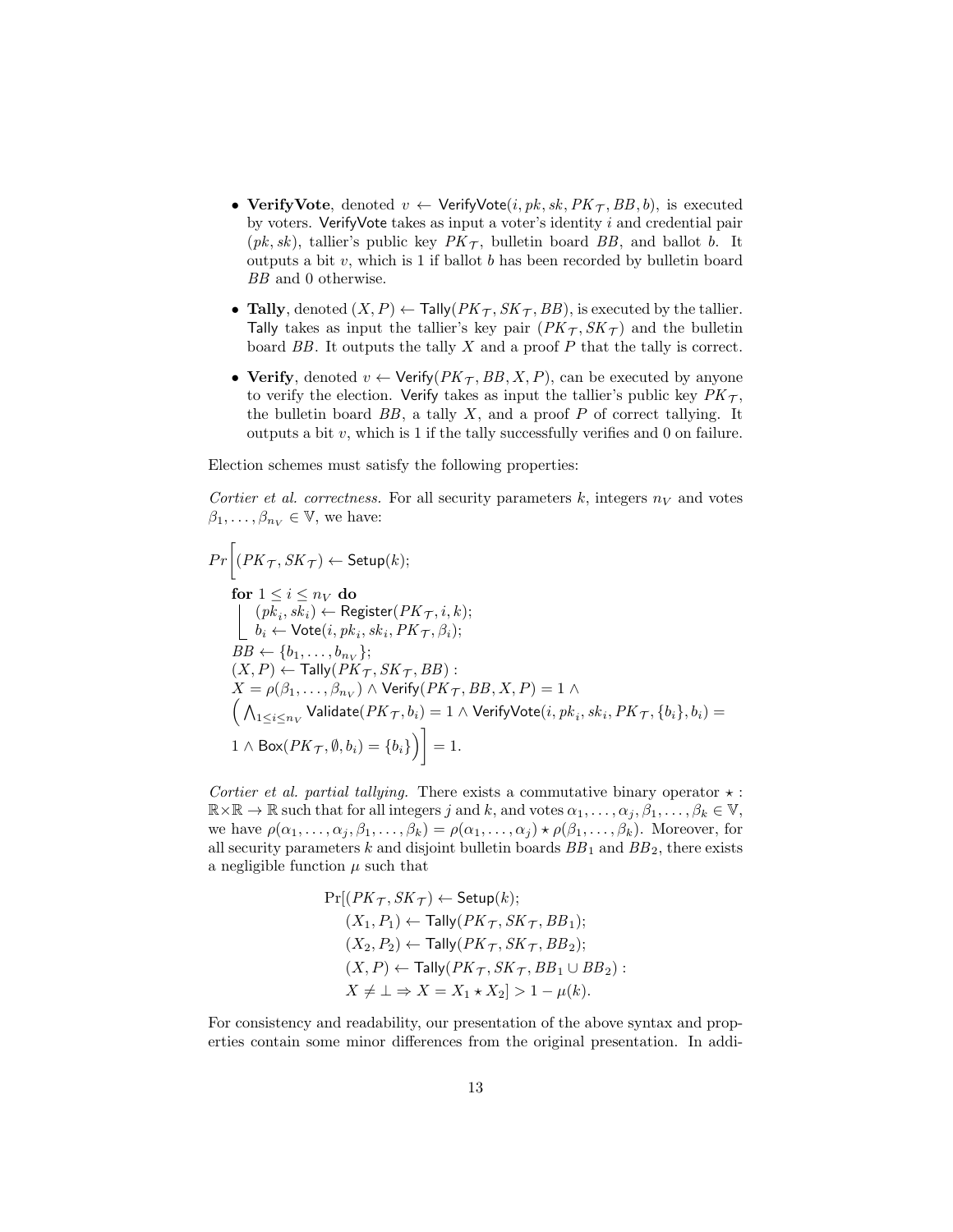tion, we fix an apparent oversight: we define the tallier's public key and voter credentials.

### 6.2 Security definition

The definition of verifiability by Cortier et al. is captured by experiments similar to Exp-JCJ-Ver (Section 5.2).

**Definition 4** (Cortier et al. verifiability). An election scheme  $V$ ,  $\mathbb{R}$ ,  $\rho$ , Π satisfies Cortier et al. verifiability if for all security parameters k and probabilistic polynomial-time adversaries  $A$ , there exists a negligible function  $\mu$  such that Succ(Exp-CGGI-Ver-b(V,  $\rho$ ,  $\Pi$ ,  $\star$ ,  $\mathcal{A}$ ,  $k$ )) + Succ(Exp-CGGI-Ver $g(\mathbb{V}, \rho, \Pi, \star, \mathcal{A}, k)) \leq \mu(k)$ , where  $\star$  is a commutative binary operator satisfying the partial tallying property and the aforementioned experiments are defined as follows:<sup>4</sup>

 $Exp\text{-}CGG\text{-}Ver-b(\mathbb{V}, \rho, \Pi, \star, \mathcal{A}, k) =$ 

1  $(PK_{\mathcal{T}}, SK_{\mathcal{T}}) \leftarrow$  Setup $(k)$ ; 2  $C r pt \leftarrow \emptyset; Reg \leftarrow \emptyset; Rvld \leftarrow \emptyset;$  $(BB, X, P) \leftarrow \mathcal{A}^{C, E, R}(PK_{\mathcal{T}});$ 4 if Verify( $PK_{\mathcal{T}}$ ,  $BB, X, P$ ) = 0 then return 0; 5 if  $X = \perp$  then return 0; 6 if  $\exists (i_1^A, \beta_1^A, b_1^A), \ldots, (i_{n_A}^A, \beta_{n_A}^A, b_{n_A}^A) \in \mathit{Rvld} \setminus \mathit{Chck}$  $\wedge \exists \beta_1^B, \ldots, \beta_{n_B}^B \cdot 0 \leq n_B \leq |C r p t|$  $\wedge X = \rho(\{\beta \mid (i, \beta, b) \in Chck\}) \star \rho(\{\beta_i^A\}_{i=1}^{n_A}) \star \rho(\{\beta_i^B\}_{i=1}^{n_B})$  then  $\tau$  | return 0; 8 else 9 return 1;

 ${}^{4}{\rm Unforward}$  y, set  $\it Chck$  is undefined in both experiments and set  $Reg$  is undefined in the latter. Set Chck should contain triples of voter identities, their votes, and ballots, for voters that "checked that their ballots will be counted [using mechanisms defined for individual verifiability]," but there is no notion of voters performing individual verifiability checks in either experiment. (Universal verifiability checks are performed.) Set Reg is maintained by oracle  $E$ , yet "the adversary is not given...access to [this] oracle [in the latter experiment], since it controls the registrar and thus can register users arbitrarily, even with malicious credentials." No alternative definition of set  $Reg$  is given, hence, the set is undefined for oracles  $C$  and  $R$ . Since our results are not reliant on set Chck nor Reg, we will not second-guess the authors' intention, and we leave undefined sets in experiments to signal that something is missing.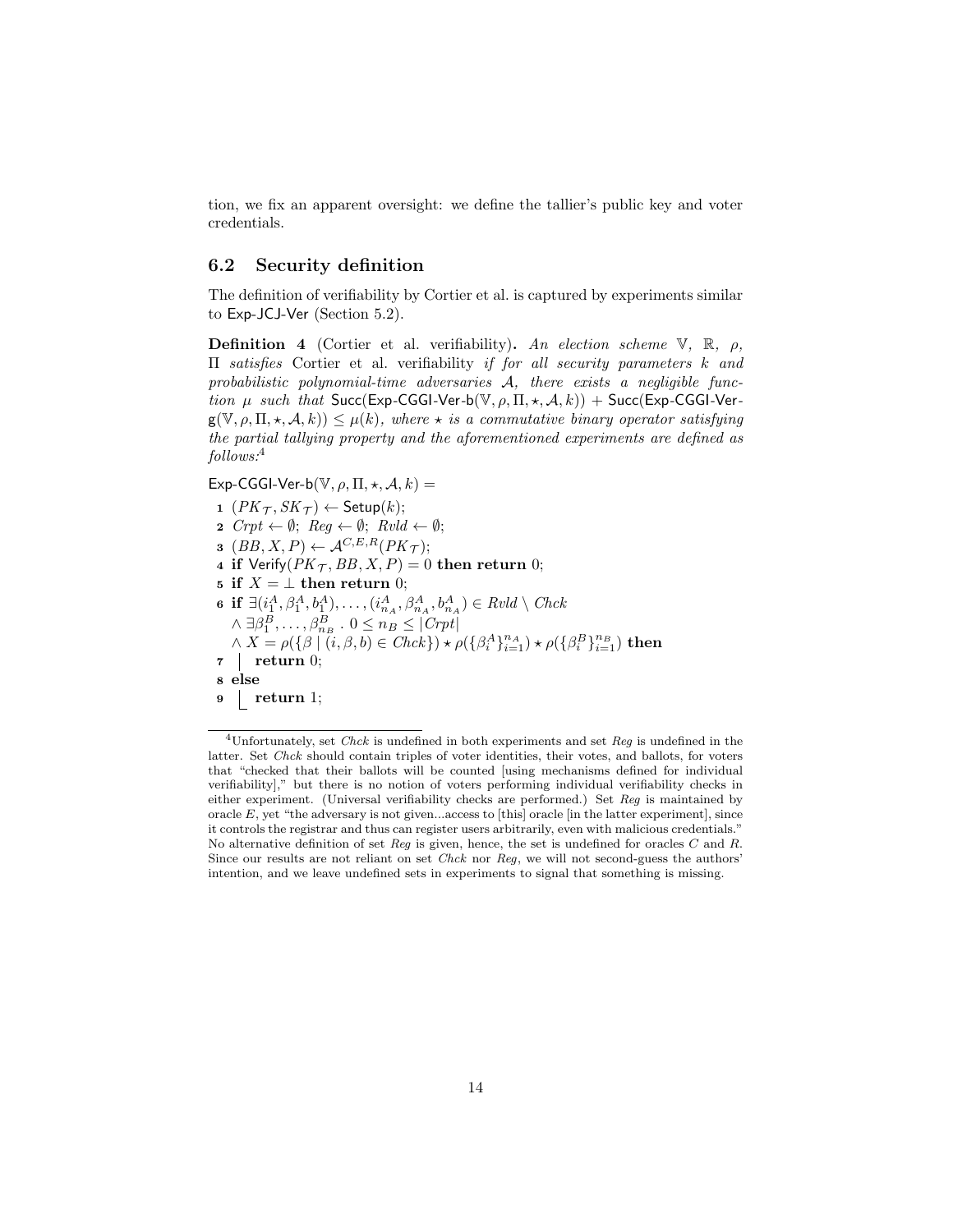Exp-CGGI-Ver-g( $\mathbb{V}, \rho, \Pi, \star, \mathcal{A}, k$ ) = 1  $(PK_{\mathcal{T}}, SK_{\mathcal{T}}) \leftarrow$  Setup $(k)$ ;  $\mathbf{2} \quad BB \leftarrow \emptyset; \quad Crpt \leftarrow \emptyset; \quad Rvld \leftarrow \emptyset;$  $(X, P) \leftarrow \mathcal{A}^{B,C,R}(PK_{\mathcal{T}});$ 4 if Verify( $PK_{\mathcal{T}}$ ,  $BB, X, P$ ) = 0 then return 0; 5 if  $X = \perp$  then return 0; 6 if  $\exists (i_1^A, \beta_1^A, b_1^A), \ldots, (i_{n_A}^A, \beta_{n_A}^A, b_{n_A}^A) \in \mathit{Rvld} \setminus \mathit{Chck}$  $\wedge \exists \beta_1^B, \ldots, \beta_{n_B}^B \cdot 0 \leq n_B \leq |C r p t|$  $\wedge X = \rho(\{\beta \mid (\ell, \beta, b) \in \text{Chck}\}) \star \rho(\{\beta_i^A\}_{i=1}^{n_A}) \star \rho(\{\beta_i^B\}_{i=1}^{n_B})$  then  $\tau$  return 0; 8 else 9 return 1;

Oracle E is used to model A enrolling voters. On invocation  $E(i)$ , oracle E does the following: Computes  $(pk, sk) \leftarrow$  Register( $PK_{\mathcal{T}}, i, k$ ), records i as being enrolled by updating Reg to be Reg  $\cup \{(i, pk, sk)\}\$ , and outputs pk.

Oracle C is used to model A corrupting voters and learning their private credentials. On invocation  $C(\ell)$ , if  $(\ell, pk, sk) \in Reg$ , then the oracle records that voter  $\ell$  is corrupted by updating Crpt to be Crpt  $\cup \{(\ell, pk)\}\$ and outputs sk.

Oracle R reveals ballots. On invocation  $R(i, \beta)$ , if  $\beta \in \mathbb{V}$  and there exists pk and sk such that  $(i, pk, sk) \in Reg \wedge (i, pk) \notin Crt$ , then oracle R does the following: Computes  $b \leftarrow \text{Vote}(i, pk, sk, PK_{\mathcal{T}}, \beta)$ , records b as being revealed by updating Rvld to be  $(Rvld \setminus \{(i, \beta', b') | (i, \beta', b') \in Rvld\}) \cup \{(i, \beta, b)\},$  and outputs b.

Oracle B controls the bulletin board. On invocation  $B(b)$ , oracle B computes  $BB \leftarrow Box(PK_{\tau}, BB, b).$ 

### 6.3 Proof of Proposition 3

We define key leakage for Cortier et al. election schemes before proving Proposition 3.

**Definition 5.** An election scheme V,  $\mathbb{R}$ ,  $\rho$ ,  $\Pi = (\mathsf{Setup}, \dots)$  does not leak the tallier's private key if for security parameters k and probabilistic polynomial-time adversary A, we have  $Succ(Exp-leak(\Pi, \mathcal{A}, k))$  is negligible, where:

Exp-leak $(\Pi, \mathcal{A}, k)$  =

 $(PK_{\mathcal{T}}, SK_{\mathcal{T}}) \leftarrow$  Setup $(k);$  $SK'_{\mathcal{T}} \leftarrow \mathcal{A}(PK_{\mathcal{T}});$ a if  $\overline{SK}_{\mathcal{T}}' = \overline{SK}_{\mathcal{T}}$  then return 1; <sup>5</sup> else return 0;

Proof of Proposition 3. We first show that  $\mathbb{V}, \mathbb{R}, \rho$ , Backdoor'(II) is an election scheme—i.e., it satisfies Cortier et al. correctness and partial tallying. Since Π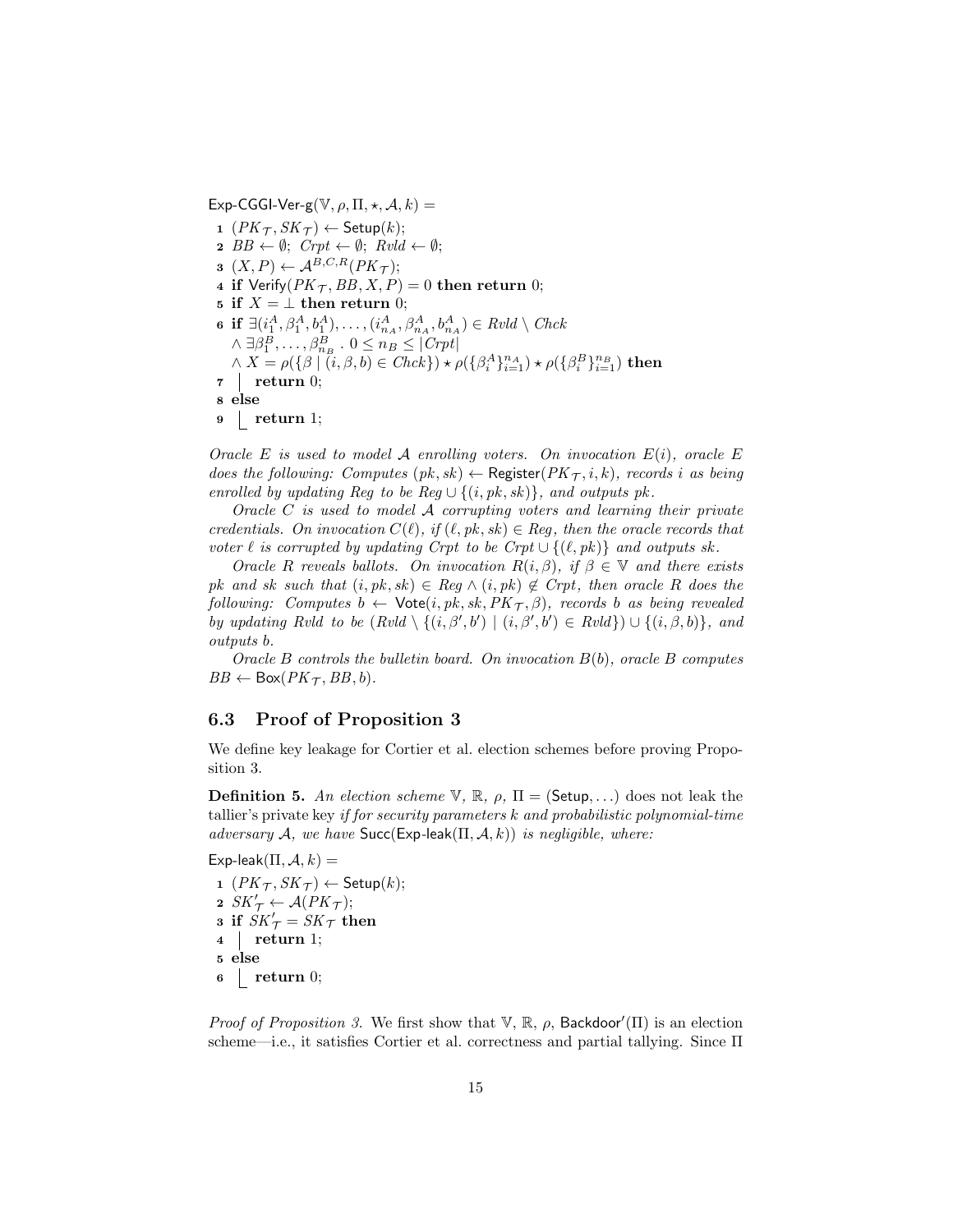does not leak the tallier's private key, it follows that schemes  $\Pi$  and  $\mathsf{Backdoor}'(\Pi)$ are equivalent in the context of correctness (in particular, the tallier's private key cannot appear on the bulletin board), hence,  $\textsf{Backdoor}'(\Pi)$  satisfies correctness because Π does. Moreover, since the most significant bit of an honestly generated private key is one, it follows that schemes  $\Pi$  and Backdoor'( $\Pi$ ) are equivalent in the context of partial tallying, hence,  $\textsf{Backdoor}'(\Pi)$  satisfies partial tallying because  $\Pi$  does. Next, we show that Cortier et al. verifiability is satisfied. Since Π does not leak the tallier's private key, experiments Exp-CGGI-Ver-b(  $\Bbb W, \rho,$  Backdoor' $(\Pi), \star, \mathcal A, k)$  and Exp-CGGI-Ver-g $(\Bbb V, \rho,$  Backdoor' $(\Pi), \star, \mathcal A, k)$  produce bulletin boards that exclude the tallier's private key with overwhelming probability, for all k and probabilistic polynomial-time adversary  $\mathcal{A}$ . It follows that an execution of experiment  $Exp-CGGI-Ver-b(W, \rho, Backdoor'(II), \star,$  $(A, k)$  is an execution of experiment Exp-CGGI-Ver-b( $\mathbb{V}, \rho, \Pi, \star, \mathcal{A}, k$ ) with nonnegligible probability. Similarly, an execution of experiment Exp-CGGI-Ver-g(V,  $\rho$ , Backdoor'(II),  $\star$ ,  $\mathcal{A}, k$ ) is an execution of the experiment Exp-CGGI-Ver-g( $\bar{\mathbb{V}}, \rho$ ,  $\Pi, \star, \mathcal{A}, k$ ). Thus, Backdoor'( $\Pi$ ) satisfies Cortier et al. verifiability.  $\Box$ 

### 6.4 Proof sketch of Proposition 5

Suppose  $\Pi = ($ Setup, ..., Vote, ..., Tally, Verify) and Selective( $\Pi, \varepsilon$ ) = (Setup, ..., Vote, ..., Tally, Verify<sub>R</sub>). We first show that V, R,  $\rho$ , Selective( $\Pi, \varepsilon$ ) is an election scheme—i.e., it satisfies Cortier et al. correctness and partial tallying. Satisfaction of the latter is trivial, since we only modify Verify, and we proceed with a proof of the former: Since  $\mathbb{V}, \mathbb{R}, \rho, \Pi$  satisfies Cortier et al. correctness and  $\varepsilon$  is not in Vote's co-domain, we have for all key pairs  $(PK_{\tau}, SK_{\tau})$  output by Setup, subsets BB of Vote's co-domain and tallies  $(X, P)$  output by Tally that Verify( $PK_{\mathcal{T}}, BB, X, P$ ) = 1 implies Verify<sub>R</sub>( $PK_{\mathcal{T}}, BB, X, P$ ) = 1. It follows that V, R,  $ρ$ , Selective(Π, ε) satisfies Cortier et al. correctness. Next, we show that Cortier et al. verifiability is satisfied.

Let E hold in an execution of Exp-CGGI-Ver-b if  $\varepsilon \in BB$ , where BB is output by the adversary. By definition of Selective( $\Pi, \varepsilon$ ), we have Pr[Exp-CGGI-Ver-b(  $\mathbb{V}, \rho,$  Selective $(\Pi, \varepsilon), \star, \mathcal{A},$  $k) = 1 | E = 0$  and

$$
\begin{aligned} \Pr[\mathsf{Exp}\text{-}\mathsf{CGGI}\text{-}\mathsf{Ver}\text{-}\mathsf{b}(\mathbb{V},\rho, \mathsf{Selective}(\Pi,\varepsilon),\star,\mathcal{A},k)=1\mid\neg E] \\ =\Pr[\mathsf{Exp}\text{-}\mathsf{CGGI}\text{-}\mathsf{Ver}\text{-}\mathsf{b}(\mathbb{V},\rho,\Pi,\star,\mathcal{A},k)=1\mid\neg E]. \end{aligned}
$$

It follows that

$$
\begin{aligned} \mathsf{Succ}(\mathsf{Exp}\text{-}\mathsf{CGGI}\text{-}\mathsf{Ver}\text{-}\mathsf{b}(\mathbb{V},\rho, \mathsf{Selective}(\Pi,\varepsilon),\star,\mathcal{A},k)) \\ &= \Pr[\mathsf{Exp}\text{-}\mathsf{CGGI}\text{-}\mathsf{Ver}\text{-}\mathsf{b}(\mathbb{V},\rho,\Pi,\star,\mathcal{A},k) = 1 \mid \neg E]. \end{aligned}
$$

Since

$$
Succ(Exp-CGGI-Ver-b(\mathbb{V}, \rho, \Pi, \star, \mathcal{A}, k)) =
$$
  
Pr[Exp-CGGI-Ver-b(\mathbb{V}, \rho, \Pi, \star, \mathcal{A}, k) = 1 | E]  
+ Pr[Exp-CGGI-Ver-b(\mathbb{V}, \rho, \Pi, \star, \mathcal{A}, k) = 1 | \neg E],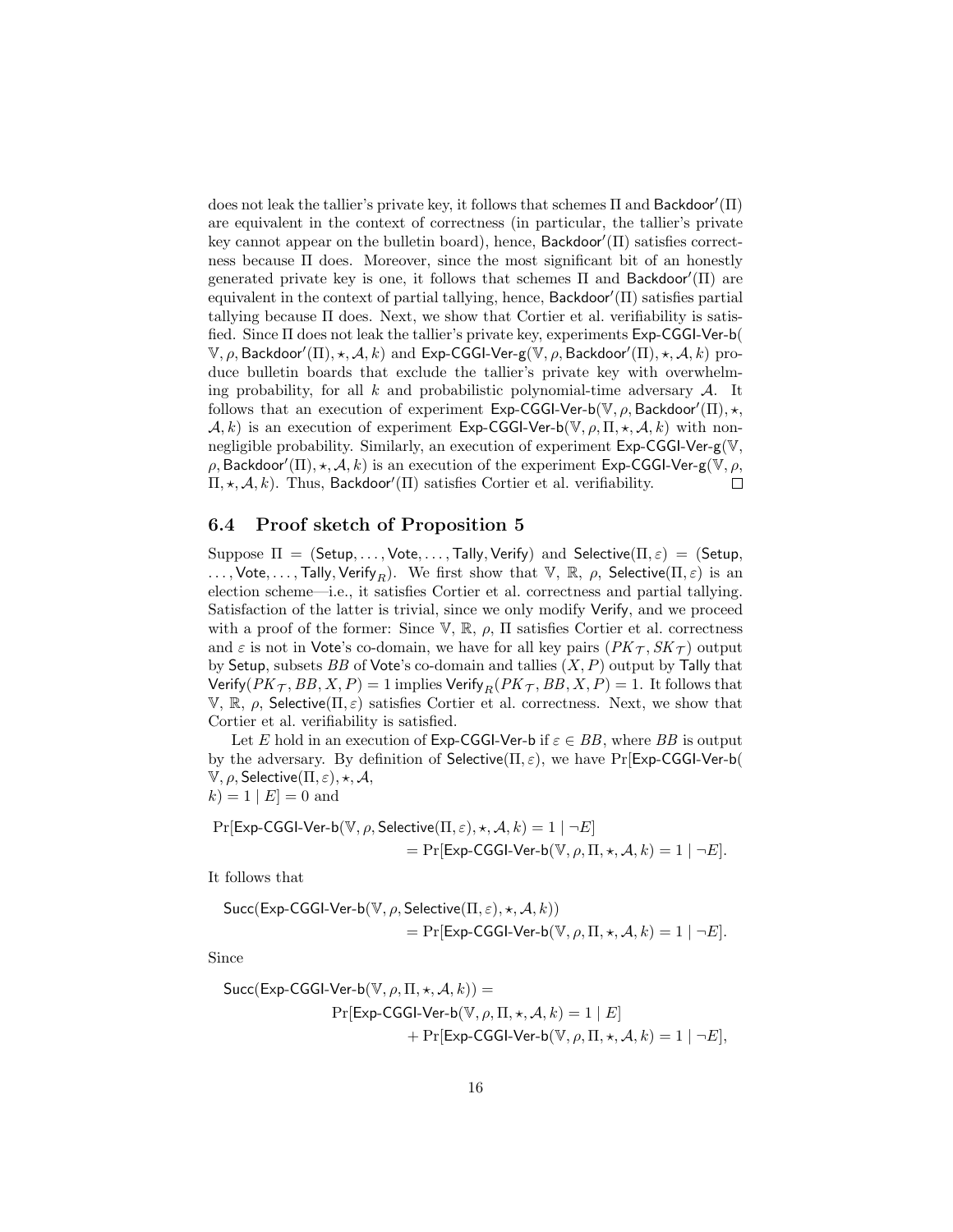we have

$$
\begin{aligned} \mathsf{Succ}(\mathsf{Exp}\text{-}\mathsf{CGGI}\text{-}\mathsf{Ver}\text{-}\mathsf{b}(\mathbb{V},\rho, \mathsf{Selective}(\Pi,\varepsilon),\star,\mathcal{A},k)) \\ &\leq \mathsf{Succ}(\mathsf{Exp}\text{-}\mathsf{CGGI}\text{-}\mathsf{Ver}\text{-}\mathsf{b}(\mathbb{V},\rho,\Pi,\star,\mathcal{A},k)). \end{aligned}
$$

Similarly, we derive

$$
\begin{aligned} \mathsf{Succ}(\mathsf{Exp}\text{-}\mathsf{CGGI}\text{-}\mathsf{Ver}\text{-}\mathsf{g}(\mathbb{V}, \rho, \mathsf{Selective}(\Pi,\varepsilon), \star, \mathcal{A}, k)) \\ &\leq \mathsf{Succ}(\mathsf{Exp}\text{-}\mathsf{CGGI}\text{-}\mathsf{Ver}\text{-}\mathsf{g}(\mathbb{V}, \rho, \Pi, \star, \mathcal{A}, k)). \end{aligned}
$$

Since V, R,  $\rho$ , II satisfies Cortier et al. verifiability, we have V, R,  $\rho$ , Selective( Π, ε) satisfies Cortier et al. verifiability too.  $\Box$ 

## 7 Conclusion

We have seen that definitions of verifiability by Juels et al., Cortier et al. and Kiayias et al. do not detect some collusion, biasing and malicious-key attacks. Although a well-designed voting system would hopefully not exhibit vulnerabilities to these attacks, it is the job of security definitions to detect malicious systems, regardless of whether vulnerabilities are due to malice or error. So definitions of election verifiability should preclude them. Yet, the aforementioned definitions do not. Revisiting the security of previously-analysed voting systems in light of the attacks identified here is a possible direction for future work. Our findings have been reported to original authors Dario Catalano, Véronique Cortier, Markus Jakobsson, and David Galindo, and will fuel the exploration for a new definition of verifiability. In collaboration with Frink, we have developed one such definition.

Acknowledgements We thank Dario Catalano, Jeremy Clark, Véronique Cortier, Aleksander Essex, Steven Frink, David Galindo, Stéphane Glondu, Markus Jakobsson, Steve Kremer, and Mark Ryan for insightful discussions that have influenced this manuscript. We also thank our IPL reviewers and editors, whose commentary led to significant improvements. This work is partly supported by AFOSR grants FA9550-12-1-0334 and FA9550-14-1-0334, by NSF grant 1421373, by the National Security Agency, and the Luxembourg National Research Fund (FNR) under the FNR-INTER-VoteVerif project (10415467).

## References

- [Adi06] Ben Adida. Advances in Cryptographic Voting Systems. PhD thesis, Department of Electrical Engineering and Computer Science, Massachusetts Institute of Technology, 2006.
- [Adi08] Ben Adida. Helios: Web-based Open-Audit Voting. In USENIX Security'08: 17th USENIX Security Symposium, pages 335–348. USENIX Association, 2008.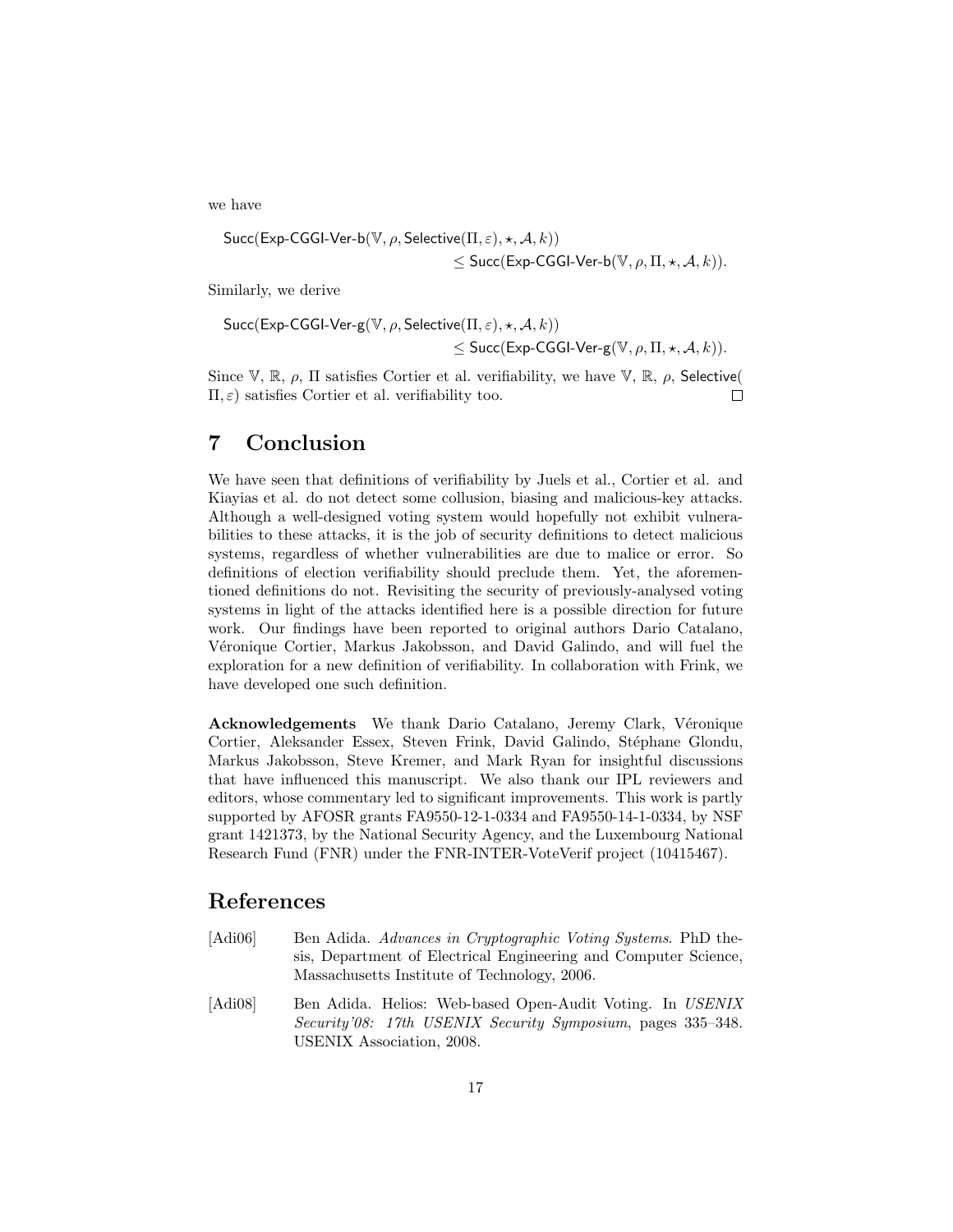- [BT94] Josh Benaloh and Dwight Tuinstra. Receipt-free secret-ballot elections (extended abstract). In STOC '94: Twenty-sixth Annual ACM Symposium on Theory of Computing, pages 544–553, New York, NY, USA, 1994. ACM Press.
- [CF85] Josh Daniel Cohen and Michael J. Fischer. A Robust and Verifiable Cryptographically Secure Election Scheme. In FOCS'85: 26th IEEE Symposium on Foundations of Computer Science, pages 372– 382. IEEE Computer Society, 1985.
- [CGGI14] Véronique Cortier, David Galindo, Stéphane Glondu, and Malika Izabachène. Election Verifiability for Helios under Weaker Trust Assumptions. In ESORICS'14: 19th European Symposium on Research in Computer Security, volume 8713 of LNCS, pages 327–344. Springer, 2014. Accompanied by INRIA technical report RR-8555.
- [CRS05] David Chaum, Peter Y. A. Ryan, and Steve Schneider. A Practical Voter-Verifiable Election Scheme. In ESORICS'05: 10th European Symposium On Research In Computer Security, volume 3679 of LNCS, pages 118–139. Springer, 2005.
- [Dag07] Participants of the Dagstuhl Conference on Frontiers of E-Voting. Dagstuhl Accord, 2007. http://dagstuhlaccord.org/.
- [JCJ10] Ari Juels, Dario Catalano, and Markus Jakobsson. Coercion-Resistant Electronic Elections. In Towards Trustworthy Elections: New Directions in Electronic Voting, volume 6000 of LNCS, pages 37–63. Springer, 2010.
- [JS12] Douglas W. Jones and Barbara Simons. Broken Ballots: Will Your Vote Count?, volume 204 of CSLI Lecture Notes. Center for the Study of Language and Information, Stanford University, 2012.
- [KRS10] Steve Kremer, Mark D. Ryan, and Ben Smyth. Election verifiability in electronic voting protocols. In ESORICS'10: 15th European Symposium on Research in Computer Security, volume 6345 of LNCS, pages 389–404. Springer, 2010.
- [KSRW04] Tadayoshi Kohno, Adam Stubblefield, Aviel D. Rubin, and Dan S. Wallach. Analysis of an Electronic Voting System. In  $S\&P'04: 25th$ Security and Privacy Symposium, pages 27–40. IEEE Computer Society, 2004.
- [KZZ15] Aggelos Kiayias, Thomas Zacharias, and Bingsheng Zhang. Endto-end verifiable elections in the standard model. In EURO-CRYPT'15: 34th International Conference on the Theory and Applications of Cryptographic Techniques, volume 9057 of LNCS, pages 468–498. Springer, 2015.